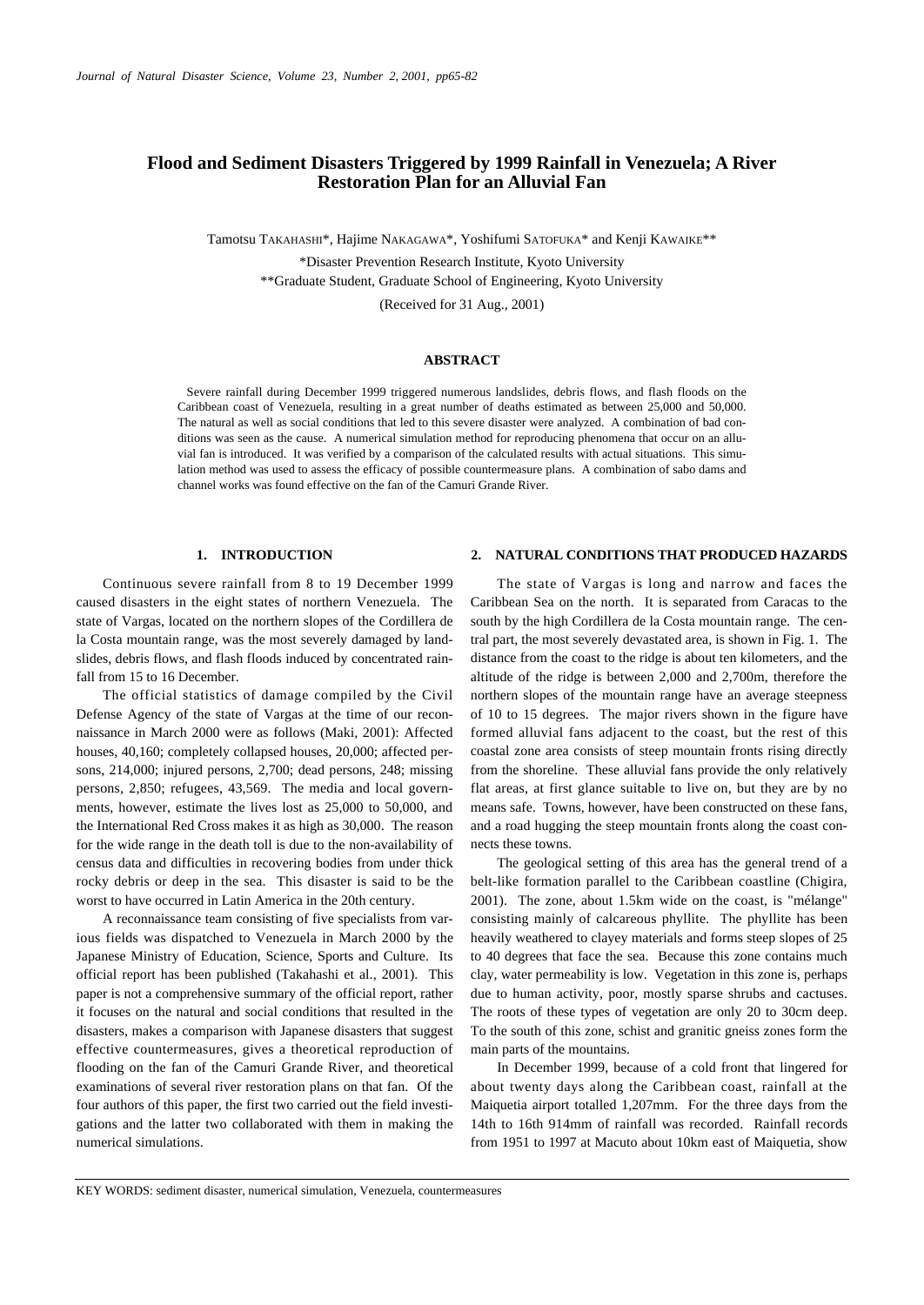an annual mean rainfall of 589mm.

Although the ground level rainfall record is available only for Maiquetia airport, the homepage of the USGS-CINDI (Center for Integration of Natural Disaster Information) gives a two-dimensional distribution of rainfall from 15 to 17 December based on automatic estimation of GOES-8 satellite data (USGS-CINDI team, 1999). According to the record at Maiquetia, the rainfall on 17 December amounted to only 2.9mm. In practice, therefore, the distribution map of CINDI shows the amount from 15th to 16th. The rainfall estimated by CINDI at Maiquetia is 300 to 480mm. The rain gauge record at Maiquetia for this period gives 774mm. To cancel out the difference between these data, the rainfall estimated by CINDI was modified by multiplying by a factor of 1.9,

and the distribution map was enlarged, giving the isohyetal map in Fig. 2. Although the accuracy of this isohyetal map is poor due to the extreme enlargement and marked modification of the estimated values, the general rainfall distribution tendency can be understood.

Figure 2 shows that the most severe rainfall was in the Macuto area, decreasing to the east. It also shows that the strongest rainfall was along the coast, weaker in the higher mountain areas. This situation is indirectly supported by the fact that, in the Caracas area on the opposite of the mountain ridge, no severe flooding occurred.

The characteristic geological and rainfall distributions described above therefore must be the main factors that determined the distributions of the numbers and positions of landslides and



Fig. 1 Central part of the state of Vargas and metropolitan Caracas.



Fig. 2 Major river systems and isohyetal lines of the rainfall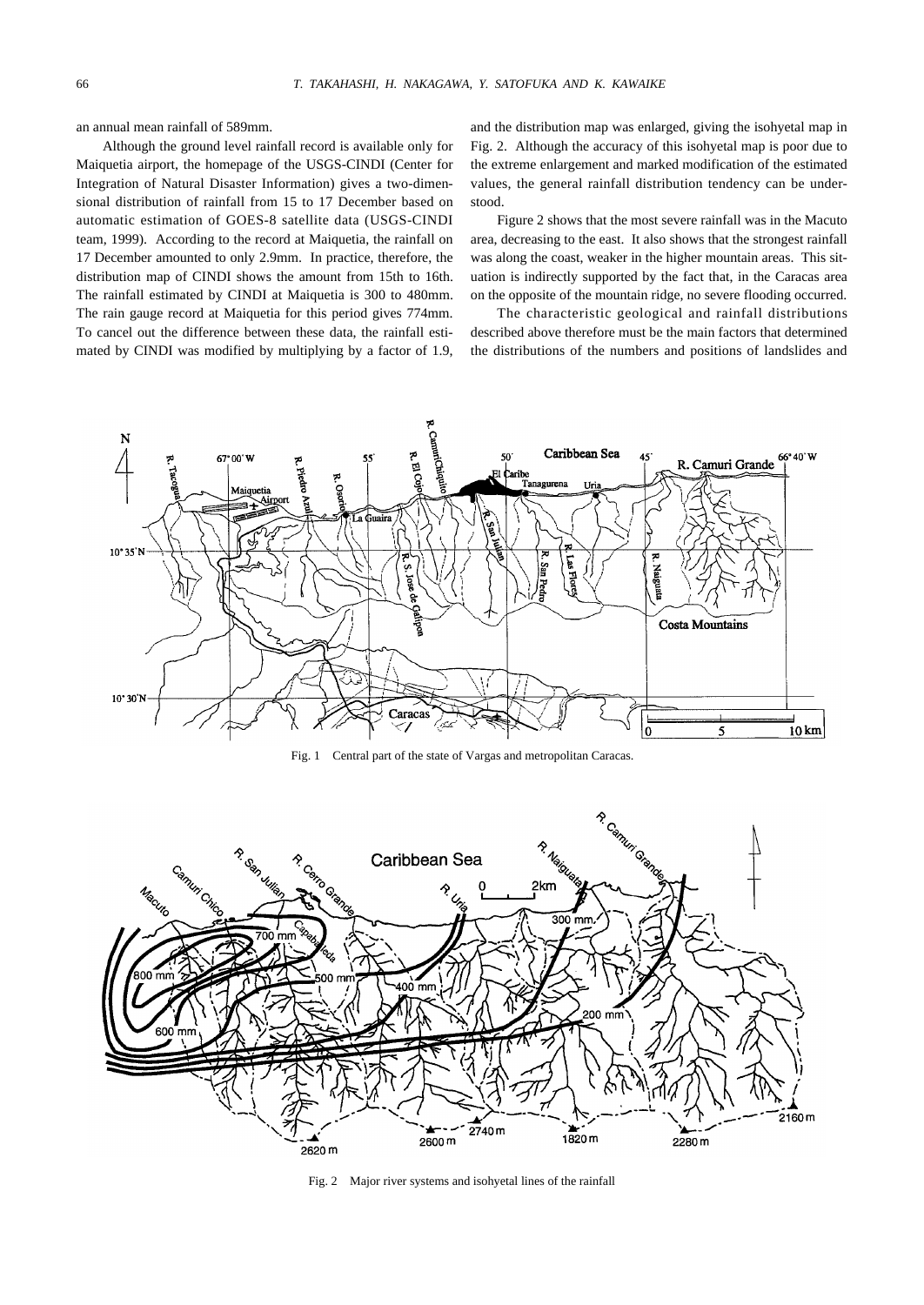debris flows. As seen in Photo 1, landslide density is very high in the mainly weathered phyllite hilly area along the coast. Although landslide density is very high, the scale of the respective landslides is small; about 20m wide, less than 100m long and shallow. The main road constructed along the coast was littered with the deposits of landslides, and its function destroyed. The very dense landslide area, however, is almost completely to the west of the Naiguata River. This situation correlates well with the decrease in the rainfall to the east.

Landslides that occurred on schist and gneiss slopes were a kind of rockslides, and many of their scars are connected with riverbeds. Little debris remains on these scars or the riverbeds. The landslide density on these slopes is much lower than in the former area. Presumably this is because these areas are covered with good vegetation and the rainfall was less than in the coastal area.

Dark colored sands, derived from landslides in the phillite zone, cover the narrow beaches at the foot of the steep mountain front, whereas white sands, gravel, and boulders derived from granitic gneiss areas cover the alluvial fans of the major rivers (Fig. 2). They were transported to the fan area by debris flows or flash floods. The shorelines of the alluvial fans have advanced offshore about 200m.



Photo 1. Densely distributed landslides on steep phyllite slopes near the coastline.

# **3. SOCIAL CONDITIONS THAT RESULTED IN CATASTROPHIES**

The Venezuelan population is estimated to be 23.5 million, and the land area 912 thousand square kilometers. About 75% of the land consists of the tropical rain forest of the Orinoco River basin, and most of the population lives in the northern highlands and valleys. The capital city, Caracas, is on a 900m-high basin and has about 10% of the country's population. Congested slums occupy the mountain slopes that surround the Caracas basin.

The central part of the state of Vargas is separated from the metropolitan Caracas by a very high mountain range (Fig.1), but is easily accessible from Caracas via a pass. Maiquetia, the principal international airport of Venezuela, and La Guaira, a major trading seaport, are located in this state. Due to these advantageous geographical conditions and the state's beautiful coastal and mountain settings, the alluvial fans of the major rivers located between the foot of mountain range and the coast have been highly developed as resort towns. Development of the area has caused an inflow of people for employment. These newcomers could not find flat land suitable for building, so many shantytowns have been constructed on very steep slopes highly vulnerable to landslides near the developed alluvial fans (Photo 2) or on canyon bottoms clearly vulnerable to floods (Photo 3). Luxurious high-rise hotels and condominiums, yacht harbors, and slums constitute the strange, characteristic scenery of this area. These towns were the main sites of the disasters.

## **4. PRINCIPAL TYPES OF DAMAGE**

## **4.1 Destruction due to direct landslide strikes**

As stated, low-income people are obliged to live on highly hazardous land, typically on the very steeply sloping areas of the mountain fronts that rise directly from the Caribbean Sea and side slopes of developed alluvial fans. Because the landslide density in these areas is very high, as is the density of the houses constructed, these houses had high probability to be struck by falling earth blocks or to undergo the sliding of the ground on which they were built. Some houses were destroyed by the collapse of houses above them. Poor drainage systems in these shantytowns also could trigger landslides.



Photo 2. A shantytown on a very steep, weak slope.



Photo 3. A shantytown on a canyon bottom.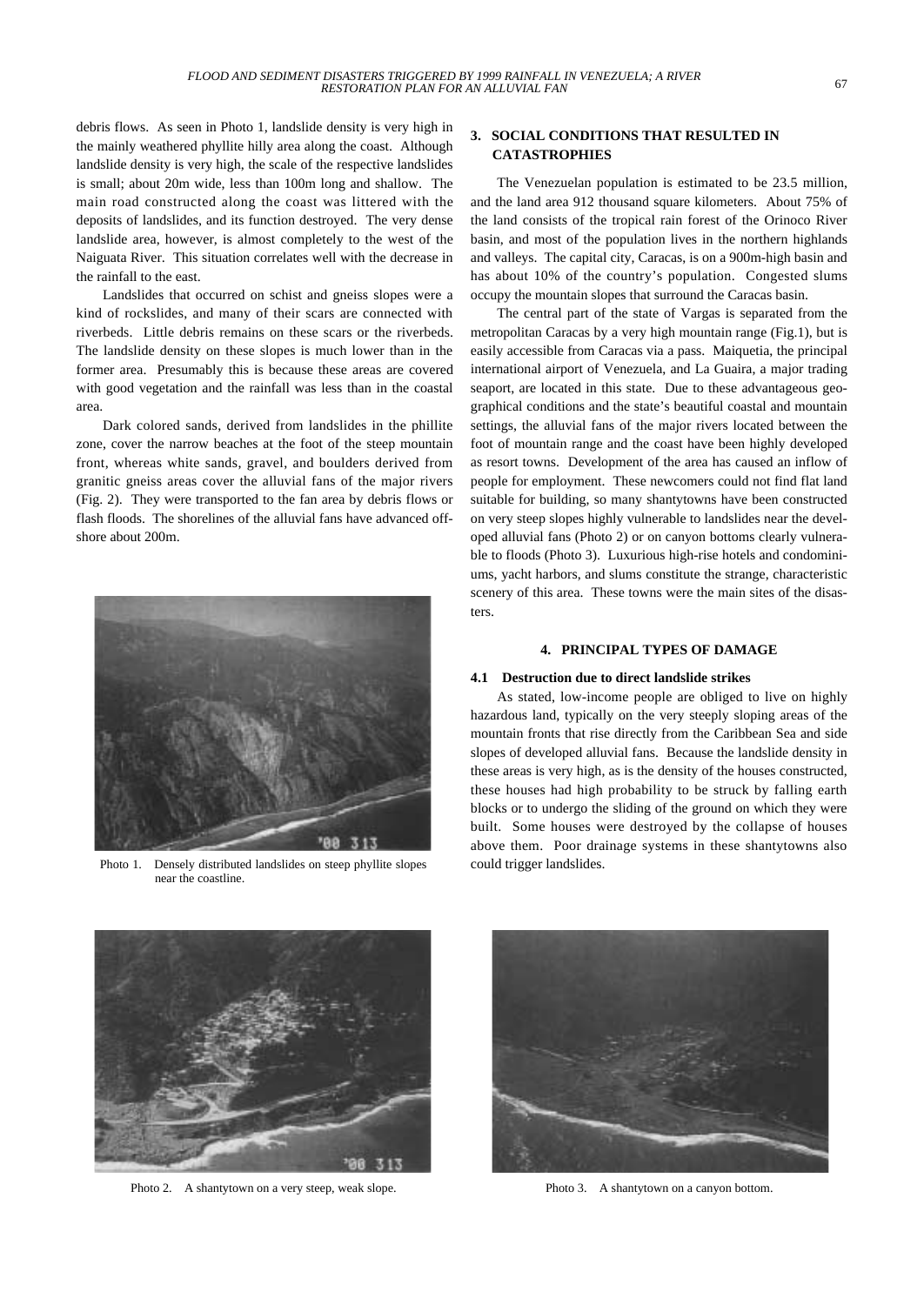Because the speed of weathering in this phyllite area is rapid and unstable slopes remain around the scars of landslides, these areas are highly vulnerable to similar future disasters.

## **4.2 Obliteration due to debris flow flooding on canyon bottoms**

Narrow canyon bottoms between steep walls were filled with numerous low-income houses which were obliterated by debris flows exceeding the entire canyon's width. Some houses were hit directly and destroyed by landslides that occurred on the canyon walls. This type of damage occurred along the Cerro Grande (Photo 4) and Uria rivers (Photo 5).

In the former, about a 800m long, 200m wide reach immediately upstream of the fan-top, forms a canyon plain, which was crowded with numerous houses, except for a narrow channel that drained away the normal river water. Almost all these houses were swept away by a debris flow.

In the latter, a long stretch of the coastal cliffs had been abruptly hollowed out, forming a canyon 700m long and 220m wide at the mouth of the Uria River. This plain was completely covered by a shantytown, Carmen de Uria (Photo 5). Its two central blocks were obliterated by debris flows (Photo 5). The houses remaining are by no means safe (Photo 6). More than five thousand people are said to have been killed in this town.



Photo 4. Situation before and after the disaster at Cerro Grande



Photo 5. Situation before and after the disaster at Carmen de Uria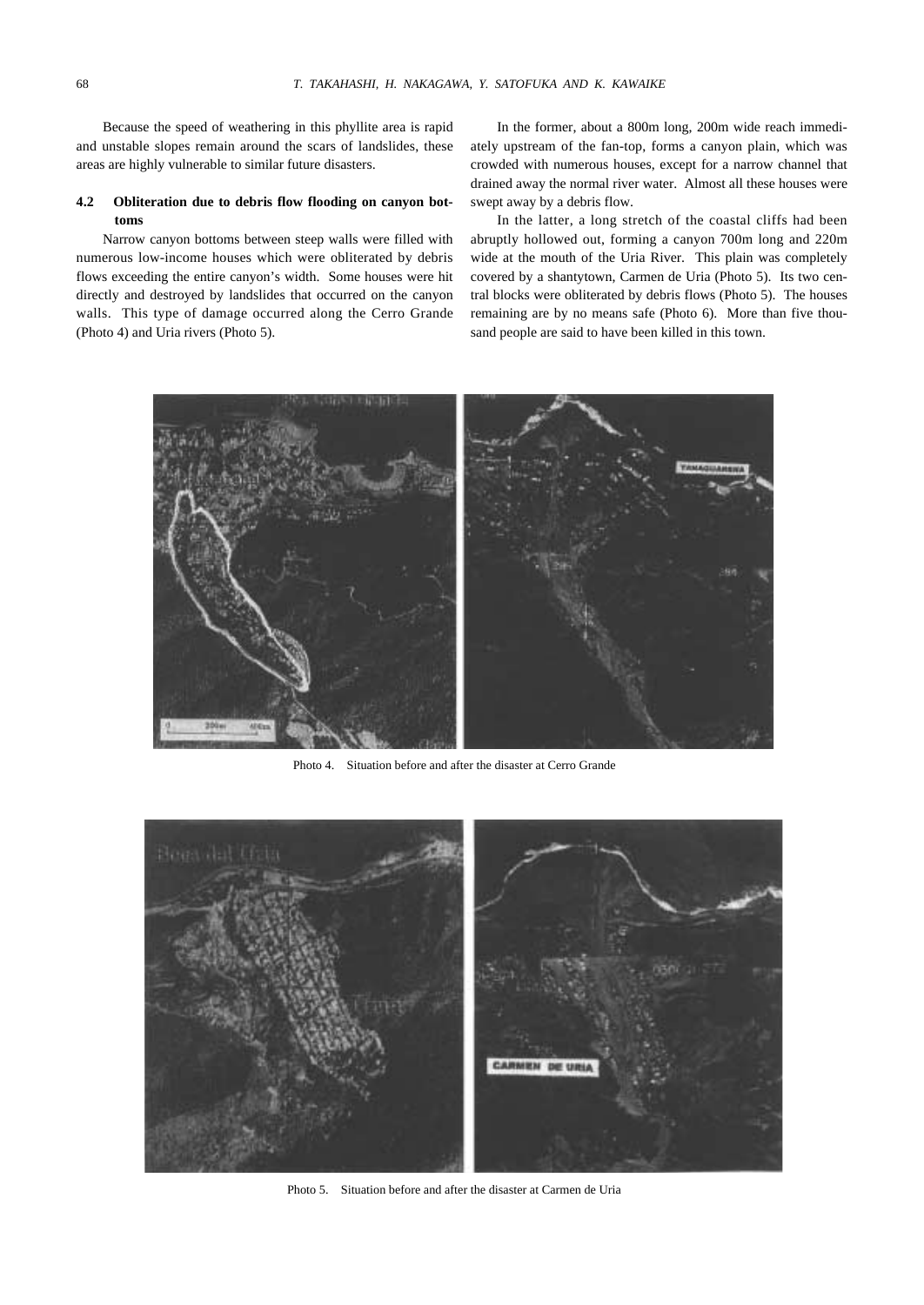#### **4.3 Damage due to flooding by debris flows/flash floods**

Typical examples can be seen on the alluvial fans of the San Julian (Caraballeda) and Camuri Grande (Camuri Grande) rivers.

The former fan was swept by several debris flows which left a cover 1.2km2 wide and a few meters-thick deposit that included boulders 2 to 3 meters in diameter. This fan, the largest in the central part of Vargas, has been highly developed as a resort town, and has many high-rise hotels and condominiums with small individual houses between them (Photo 7). Many lower situated houses were flushed away or buried to the roof, and some high-rise concrete buildings partly collapsed because of being hit by big boulders (Photo 8).

Photo 9 shows the Camuri Grande alluvial fan. A tributary, the Miguelena River, with the same comparative scale as the main river, joins it near the fan-top, but sediment runoff from that tributary was little. The sediment that covered the fan therefore almost all was from the main Camuri Grande River. The main river channel changes direction perpendicularly eastward immediately upstream of the fan-top, and, after joining the Miguelena River, it again changes direction perpendicularly northward. Thus, the river channel has a "crank" shape that creates an obstacle to flood flow. On the left side of this crank channel (looking downstream) is the campus of Simon Bolivar University.

A debris flow that carried many boulders more than 1m in diameter stopped in the upstream region of the confluence with the Miguelena River, and the subsequent flash flood spilled over the deposit and separated in two. One overflowed the main channel before entering the crank channel and continued to flow straight into the university campus, destroying buildings or burying them to the roof. This flow bore much large woody debris.

Some of the flow that spilled over the debris flow deposit followed the crank channel and joined the flood flow from the Miguelena River. Part of that flow overflowed the right bank of the channel in the neighborhood of the second change in direction. It buried the first floors of a group of reinforced concrete apartments near the channel bend then continued its run down along the mountain foot to the sea destroying and burying numerous small houses.

The rest overflowed and continued along the crank channel destroying houses along the main connecting road with other towns then flowed out to the sea, extending the coastal line about 250m off shore.

The diameters of the sediment grains deposited on the fans of the San Julian and the Camuri Grande rivers differed, and the damage aspects also differed. Very large boulders predominated, and the destructive power of the flow was much greater on the fan of



Photo 6. Destroyed houses at Carmen de Uria



Photo 8. Building collapsed due to the direct strikes by boulders.





Photo 7. Alluvial fan of the San Julian River Photo 9. Alluvial fan of the Camuri Grande River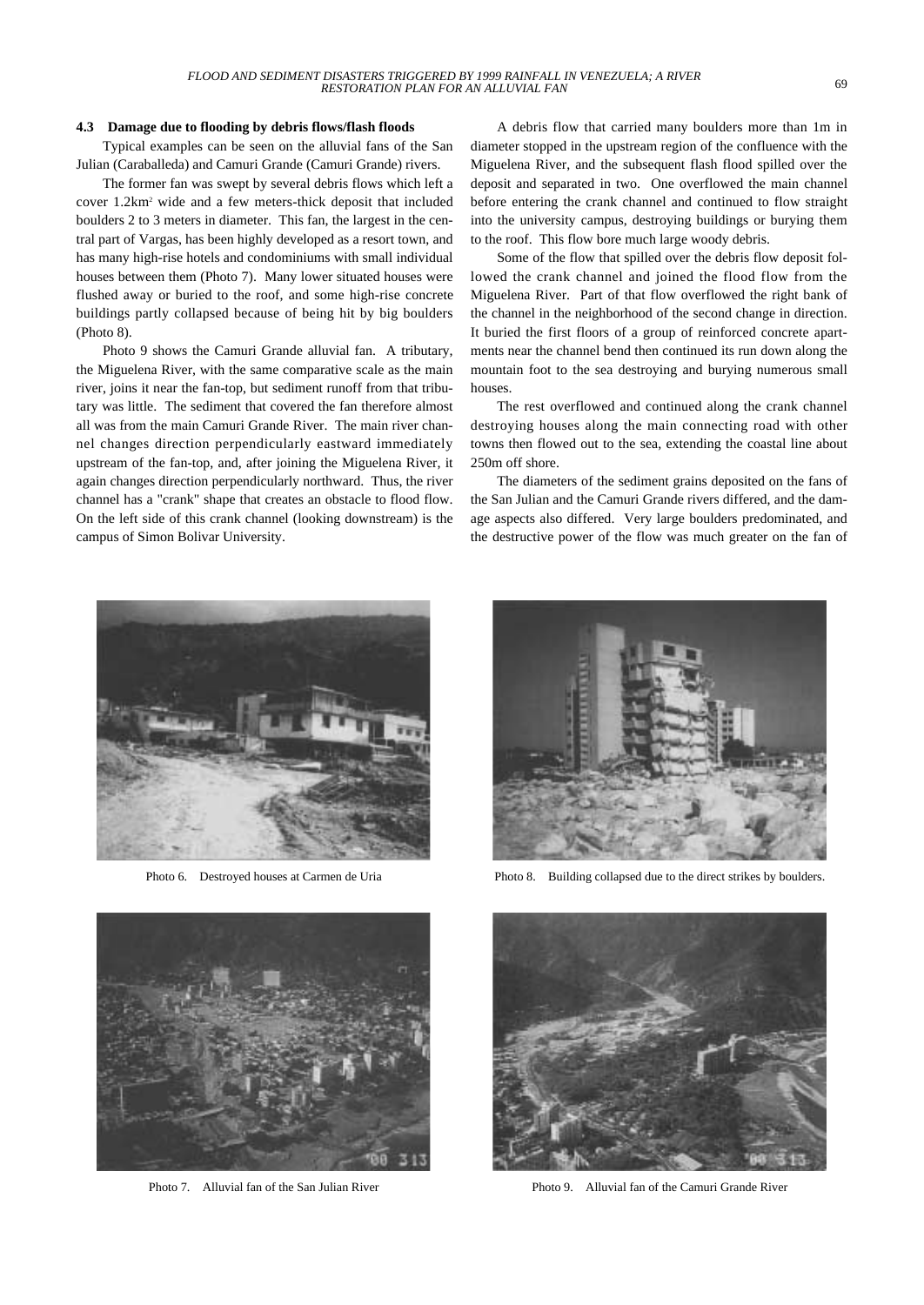the San Julian than on the fan of Camuri Grande River. Many houses on the San Julian fan were obliterated, and even concrete buildings collapsed, whereas on the Camuri Grande fan the majority of the houses were buried by sand. To clarify the reasons for these differences, longitudinal profiles of the main channels of these rivers are shown in Fig. 3, in which altitudes and distances from the river source are standardized to the height of the source of the San Julian River, 2170m. Profiles of the Uria, Cerro Grande, and Naiguata rivers are compared in the same figure. Damage on the Naiguata fan was not slight, but it was the least in these five river basins. Figure 3 shows that every river channel is steeper than the slope of the debris flow generation limit (15 degrees) in the upstream reaches. All these rivers actually produced debris flows. Arrows show the positions of the upstream limits of residential areas in these river basins. In order, residential areas in the Uria, Cerro Grande and San Julian basins are closer to the debris flow generation reach and are on land steeper than 3 degrees through which large scale debris flow can pass. In contrast, the residential areas on the Camuri Grande and Naiguata fans are far from the debris flow generating reach, flatter than 2 degrees which debris flows do not reach (Takahashi, 1991).

### **5. COMPARISONS WITH JAPANESE SITUATIONS**

Is this Venezuelan disaster unparalleled in history in terms of natural phenomena? To answer this question and to evaluate methods for restoration, the phenomena are compared with Japanese ones.

Figure 4 shows the relationship between specific sediment yields and basin area for the seven rivers in Vargas and the same relationship in conspicuous Japanese cases (Mizuyama, 1985). Because the exact sediment yield volumes from the Vargas rivers are not known, a rough approximation was made by multiplying the area of sediment flooding obtained from aerial photographs by 2m. This figure shows that although the sediment yields from the major rivers in Vargas are of the largest scale, they are not markedly larger than those in the Japanese examples. That is, this scale sediment runoff has to be taken into account when planning countermeasures in such debris flow-prone river basins.

Resemblances in topography and the hazard areas recall the disaster of 1938 in Kobe district, Japan, called the great Hanshin flood disaster. Figure 5 shows the river networks originating in the Rokko mountain range, the cumulative rainfall distribution from July 3 to 5 1938, and the main sediment deposition areas. Comparison of this figure with Fig. 2, shows the resemblance between the conspicuous disaster range and distance from the coast to the mountain ridge. The highest peak of the Rokko Mountains is only 931m, whereas that in Vargas is 2,740m. In Vargas, the mountains are very close to the coast, whereas at Rokko the torrent outlets are 2 to 3km upstream from the river mouths. The longitudinal inclinations of the torrents inside Rokko Mountain are similar to those in Vargas, therefore sediment transportation in Rokko should be similar to that in Vargas. The total sediment volume in Rokko is estimated as  $5 \sim 7.7 \times 10^6$  m<sup>3</sup> and that from the major Vargas rivers of the order of  $6 \sim 7 \times 10^6$  m<sup>3</sup>. The sediment volumes were similar, but the damage in Rokko was much less: 616 died, 1,410 houses were obliterated, 854 houses were buried, and 2,213 houses were partly destroyed. These differences presumably are due to the fact that at that time developed areas in the Rokko area were limited to flat zones distant from the outlets of the gorges.

After the 1938 disaster, as structural countermeasures, sabo dams were intensively constructed. Totally, 174 sabo dams had been finished when a matching rainfall event struck the same district in 1967. In 1967 the number of landslides was similar to that in 1938, but due to the functioning of the sabo dams only  $0.5 \times 10^6$  $m<sup>3</sup>$  of sediment flowed down to the alluvial fans, and other 0.17  $\times$  $10<sup>6</sup>$  m<sup>3</sup> overflowed river channels downstream. In the 1967 disaster, 98 people died and 363 houses were completely destroyed. Whereas in 1938, the majority of injuries and deaths were downstream of the outlets of the gorges, in 1967, people died inside the mountain area because by then residential areas extended well into the mountain. One must take into account that the upgrading of preparedness for disasters by the construction of structural countermeasures, sometimes, expecting too much of these structure's functions, increases the number of people living in dangerous zones.



Fig. 3 Longitudinal profiles of the major rivers and positions of upstream boundaries of residential areas



Fig. 4 Relationship between specific sediment yields and basin area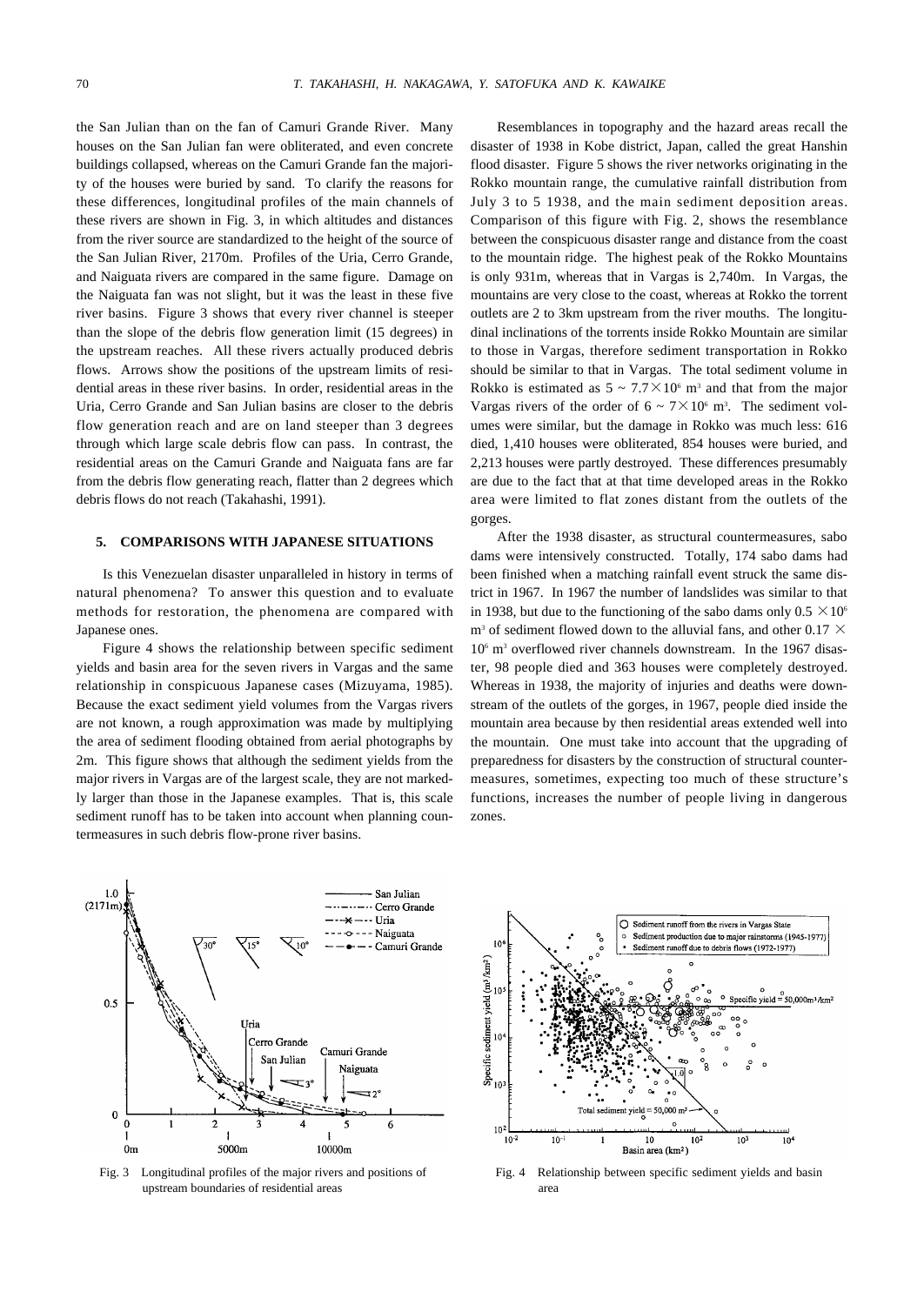#### **6. COUNTERMEASURES AGAINST FUTURE DISASTERS**

Our reconnaissance showed that little sediment remains on the upstream riverbeds of the major Vargas rivers. Until considerable sediment is accumulated no episodic event comparable to that of 1999 will occur. The sediment volume in the 1999 event is, however, not especially large when compared with other episodes. The matching volume of sediment runoff therefore should be taken into account when planning countermeasures.

A priority policy should be the removal of slums built on the very steep slopes close to the coastal area. The president of Venezuela announced as early as Dec. 20, 1999 that permanent resettlement sites would be prepared in some remote states with agricultural land and housing for the disaster victims (Maki, 2001). Because many of those people had been living in these slums to escape the hardships of life in remote states, the success of this policy is questionable.

The canyon plains of the Uria and Cerro Grande rivers will not be suitable residential areas unless sabo dams of sufficient capacity are constructed.

The alluvial fan of the San Julian River has a slope that allows large scale debris flow passage. Therefore, if a channel with sufficient conveyance capacity is constructed, most of the alluvial fan area will mostly become safe. Debris flow material, however, will necessarily be deposited at the river mouth and deposition will tend to go up the channel. A sand-pocket or sabo dam to store excess debris will be necessary.

Debris flows in the Naiguata and Camuri Grande rivers will stop upstream of the fantop, and immature debris flows or flash floods will run down to the fan area. Such flows will deposit material within the flat reach of channel works before flowing into the sea. Sabo dams of sufficient capacity therefore are needed upstream of the fan-top.

The efficiency of such structural countermeasures must be evaluated quantitatively by computer simulation as described below.

## **7. PROPOSED COUNTERMEASURE PLAN FOR THE CAMURI GRANDE BASIN**

#### **7.1 Estimation of debris flow hydrograph in the river basin**

For the design of countermeasures, a debris flow event equivalent to that of 1999 is needed. Because no quantitative data for the debris flow that caused that disaster are available, the first thing is to determine the design debris flow quantitatively; i.e., reproduction of the phenomena by computer. The simulation model used combines flood runoff analysis by the kinematic wave method and sediment runoff analysis based on various fundamental equations (Takahashi et al., 2001a).

## **7.1.1 Fundamental equations for routing highly sedimentladen flow**

(1) Equations used in flood runoff analysis by the kinematic wave method

Flood runoff analysis of a mountain slope can be made by the kinematic wave runoff model:

$$
q_s = \alpha_k h^{5/3} \tag{1}
$$

$$
\alpha_k = \sin^{1/2} \theta_s / n_e \tag{2}
$$

$$
\frac{\partial h}{\partial t} + \frac{\partial q_s}{\partial x} = r_e \tag{3}
$$

where  $q_s$  = water discharge per unit width,  $h$  = water depth,  $\theta_s$  = slope gradient,  $n_e$  = equivalent roughness coefficient,  $r_e$  = effective rainfall intensity,  $t =$  time, and  $x =$  distance from the slope's top.

Neglecting the increase and decrease in discharge due to erosion and the deposition of sediment, flood runoff analysis in the river channel is made by the following equations:

$$
q = \frac{1}{n_m} h^{5/3} \tan^{1/2} \theta_w \tag{4}
$$

$$
\frac{\partial h}{\partial t} + \frac{1}{B} \frac{\partial qB}{\partial x} = \frac{q_s}{B}
$$
 (5)



Fig. 5 Sediment disaster of 1938 Kobe district, Japan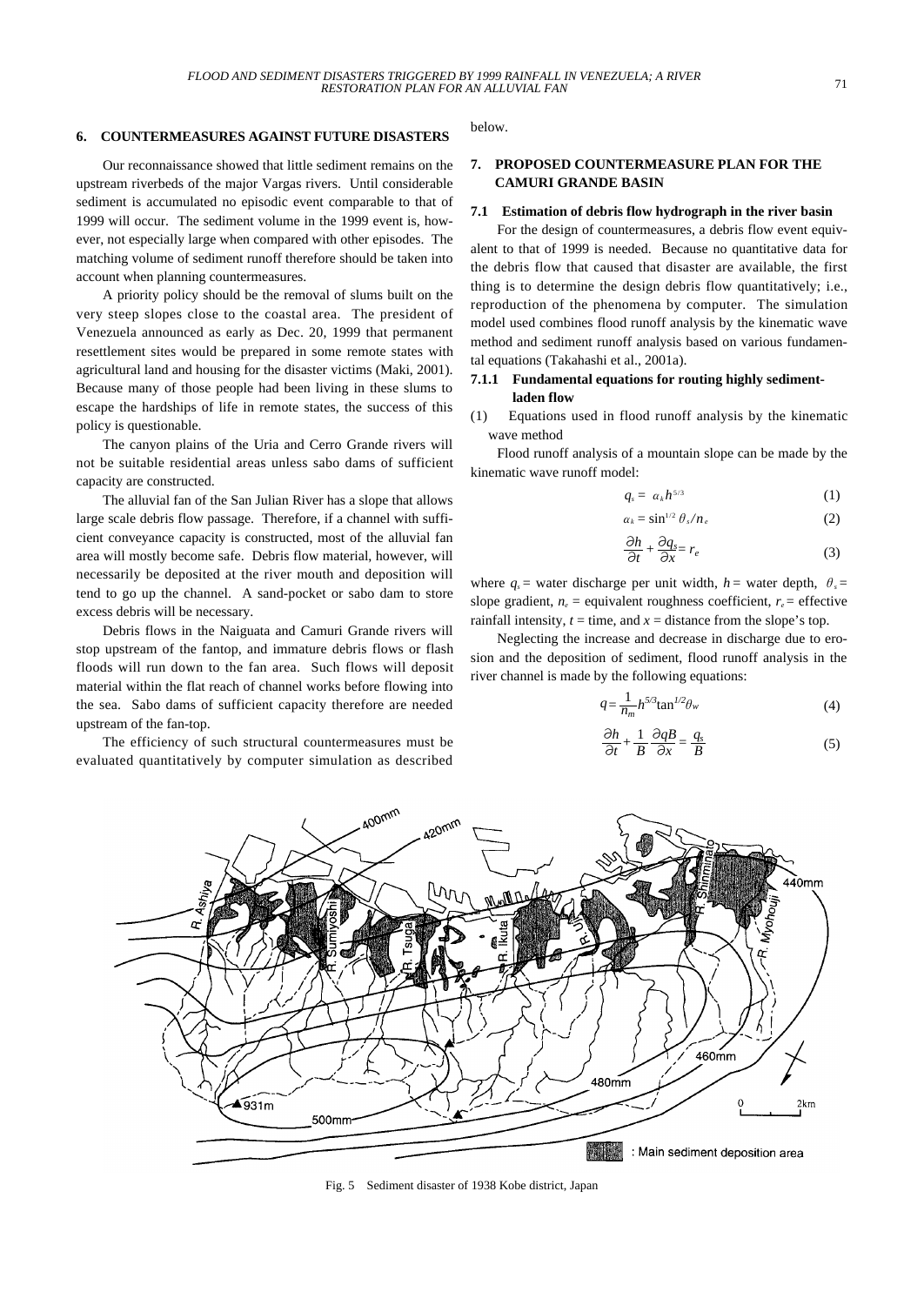where  $q =$  water discharge per unit width of river channel,  $n_m =$ Manning's riverbed roughness coefficient,  $B =$  channel width, and  $\theta$ <sub>*w*</sub> water surface gradient.

(2) Equations giving the competence of flow to carry sediment

Erosion and deposition are neglected in the flood runoff analysis, but, actually, the riverbed material together with confined water within the bed will be entrained into flow, provided the load is still below the competence of flow and erosion takes place. In contrast, if the competence of flow is insufficient to transport the load, sediment will be deposited. Therefore, erosion and deposition will change the flow discharge and simultaneously the particle composition in the flow as well as the bed.

To consider variation in particle size distributions in flow and bed, grain size is divided into  $k_e$  grades, and the diameter of the grade *k* grain is written  $d_k$ . Particles from grades  $k = 1$  to  $k = k_1$  are defined fine and considered to constitute a fluid phase if contained in the flow. Particles from grades  $k = k_1 + 1$  to  $k = k_e$  are defined coarse particles. The volumetric concentration of coarse and fine fractions, density of the interstitial muddy fluid, and mean diameter of the coarse particles in the flow respectively are expressed by

$$
C_L = \sum_{k=k_1+1}^{k_1} C_k \tag{6}
$$

$$
C_F = \left(\sum_{k=1}^{k_1} C_k\right) / (1 - C_L) \tag{7}
$$

$$
\rho_m = \rho + \frac{\sigma \cdot \rho}{1 - C_L} \sum_{k=1}^{k_1} C_k = \rho + (\sigma \cdot \rho) C_F \tag{8}
$$

$$
d_{mL} = \left(\sum_{k=k_1+1}^{k_e} d_k C_k\right) / C_L \tag{9}
$$

where  $\rho$  = water density,  $C_L$  = volumetric concentration of coarse particles in the flow,  $C_F$  = volumetric concentration of the fine particle fraction in the interstitial fluid,  $C_k$  = volumetric concentration of grade *k* particles in the total water and sediment volume.

The competence of the flow to transport sediment depends on the flow surface gradient. Herein, the majority of particles in the flow are considered too large to be suspended by the turbulence in the flow. Competence therefore is described by the following equilibrium concentration formulae (Takahashi, 1991): If  $\tan \theta_w$  > 0.138, a stony type debris flow occurs, and

$$
C_{L^{\infty}} = \frac{\rho_m \tan \theta_w}{(\sigma - \rho_m)(\tan \phi - \tan \theta_w)}
$$
(10)

If  $0.03 < \tan \theta_w \leq 0.138$ , an immature type debris flow occurs, and

$$
C_{L^{\infty}}=6.7\left\{\frac{\rho_m \tan \theta_w}{(\sigma-\rho_m)(\tan \phi - \tan \theta_w)}\right\}^2\tag{11}
$$

If  $tan \theta_w \le 0.03$ , a turbulent water flow with bed load transport occurs, and

$$
C_{L^{\infty}} = \frac{(1+5\tan\theta_w)\tan\theta_w}{\sigma/\rho_m-1} \left(1-\alpha_0^2\frac{\tau_{\ast_c}}{\tau_{\ast}}\right) \left(1-\alpha_0^2\sqrt{\frac{\tau_{\ast_c}}{\tau_{\ast}}}\right) \tag{12}
$$

where  $C_{\text{L}\infty}$ = equilibrium coarse particle concentration in the flow,  $\phi$  = internal friction angle of the sediment,  $\sigma$  = particle density, and

$$
\tau_{\ast_c} = 0.04 \times 10^{1.72 \tan \theta_w} \tag{13}
$$

$$
\alpha_0^2 = \frac{2 \left\{ 0.425 - (\sigma/\rho_m) \tan \theta_w / (\sigma/\rho_m - 1) \right\}}{1 - (\sigma/\rho_m) \tan \theta_w / (\sigma/\rho_m - 1)}
$$
(14)

$$
\tau_* = \frac{h \tan \theta_w}{(\sigma/\rho_m - 1)d_{mL}}\tag{15}
$$

in which  $\tau_{\alpha}$  = non-dimensional critical shear stress,  $\tau_{\alpha}$  = nondimensional shear stress,  $d_{m}$  = mean diameter of movable coarse particles on the riverbed.

In the case of bed load transport, whether particles of diameter  $d_k$  are movable can be judged by a modification of Egiazaroff's critical shear stress concept:

When 
$$
d_k/d_{mL} \ge 0.4
$$
, 
$$
\frac{u_{\nu c k}^2}{u_{\nu c mL}^2} = \left\{ \frac{\log 19}{\log(19d_k/d_{mL})} \right\}^2 \frac{d_k}{d_{mL}}
$$
(16)

When 
$$
d_k/d_{mL} < 0.4
$$
, 
$$
\frac{u_{kck}^2}{u_{kcm}^2} = 0.85
$$
 (17)

where  $d_{m}$  = mean diameter of coarse particles on the bed surface,  $u_{\text{tot}}$  = critical friction velocity of the *k* th grade particle,  $u_{\text{cont}}$  = critical friction velocity of a particle whose diameter is  $d_{mL}$  ( $u_{mL}$  =  $\tau_{\alpha\epsilon}(\sigma/\rho_m-1)gd_{mL}$ ).

#### (3) Riverbed particle composition

Because the particle size composition of riverbed material is not necessarily the same as the particle size composition in a flow above the bed, composition in the flow will be changed by entrainment of bed material. To determine the particle size composition of runoff sediment, the particle composition of the riverbed with which the flow exchanges particles must be known.

Assuming that the total volume of grade *k* particles on a bed is  $V_k$ , the ratio of this grade's particles to the total particles (coarse plus fine ones) is

$$
f_{bk} = \frac{V_k}{V_L + V_F} \tag{18}
$$

where

$$
V_L = \sum_{k=k_1+1}^{k_e} V_k, \quad V_F = \sum_{k=1}^{k_1} V_k
$$
 (19)

The ratio of grade *k* particles (grade *k* signifying coarse material) to the total coarse particles,  $f_{\textit{blk}}$ , is

$$
f_{bLk} = \frac{f_{bk}(V_L + V_F)}{V_L} = \frac{f_{bk}}{\sum_{k=k_1+1}^{k_s} f_{bk}} = \frac{f_{bk}}{F}
$$
(20)

If the ratio of the total coarse particles in the bed, *F*, satisfies

$$
F \geq \frac{C_{\ast_L}}{C_{\ast_L} + C_{\ast_F} - C_{\ast_L} C_{\ast_F}}\tag{21}
$$

the coarse particles form a skeletal structure, and fine particles can be stored in its void spaces. In equation (21),  $C_{\alpha}$  is the volume concentration of all the coarse particles when the bed is composed only of coarse particles, and  $C_{\text{F}}$  is that of fine particles when it is composed only of fine particles. For simplicity, both *C\*F* and *C\*L* are assumed to be 0.65, and the smallest *F* that satisfies equation (21) is 0.74. In this case, the volume ratio of the fine particles assumed to be stored only in the void space of the coarse particle framework, *C\*k* , is

$$
C_{*k} = \frac{C_{*L}}{1 - C_{*L}} \frac{V_k}{V_L} = \frac{C_{*L}}{1 - C_{*L}} \frac{f_{bk}}{\sum\limits_{k=k_1+1}^{k_c} f_{bk}}, k = 1 \sim k_1
$$
 (22)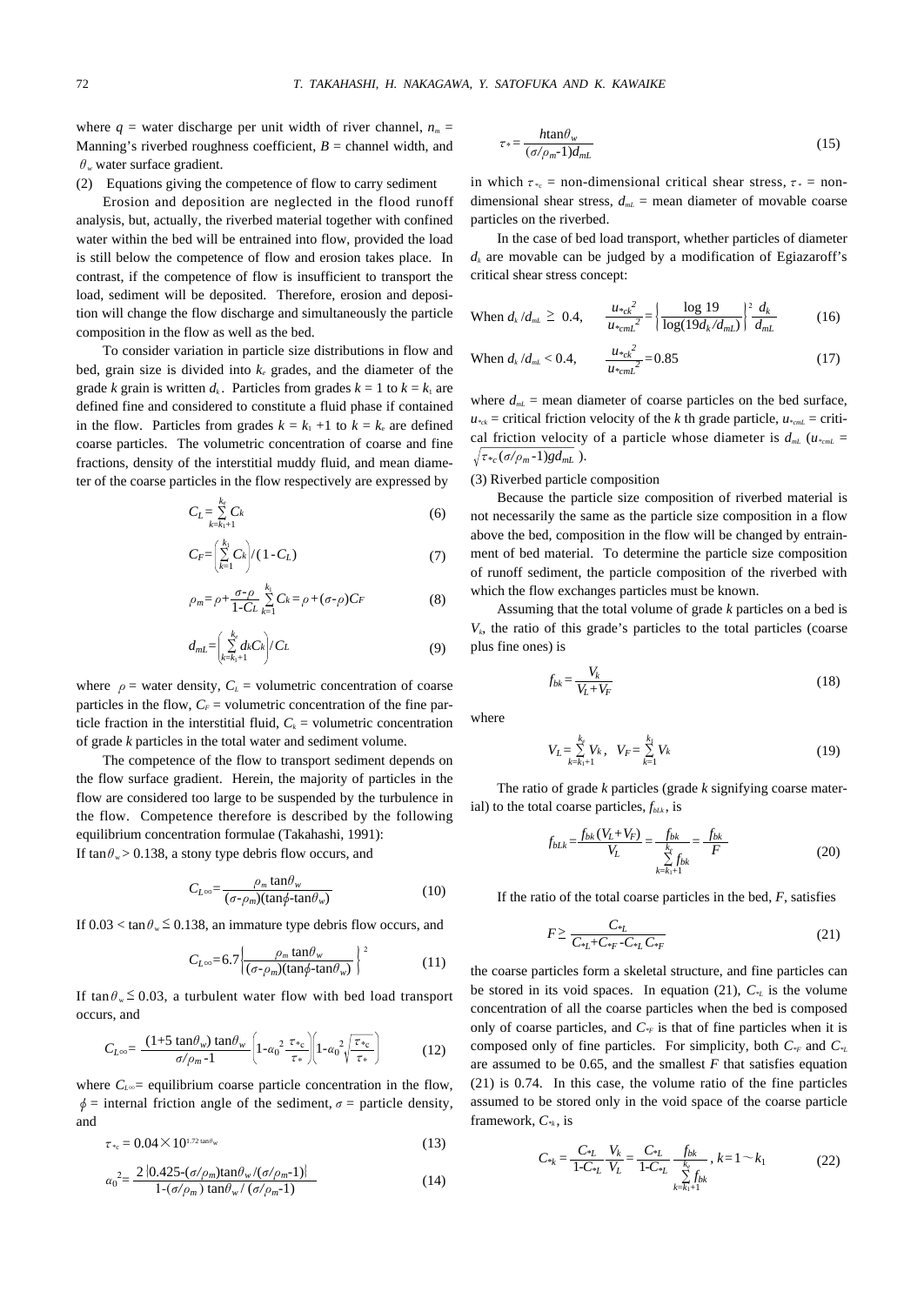When the ratio of the fine particles is greater than 26%, coarse particles can no longer form a skeleton and will lie scattered among the accumulated fine particles. These fine particles will form a skeletal structure with the volume concentration  $C_{\mathscr{F}}$ , but its void space will be too small to store coarse particles. In this case, the ratio of fine particles is

$$
C_{*k} = \frac{f_{bk}C_{*F}}{1 - F}
$$
\n
$$
(23)
$$

Then, the volume concentration of the coarse particle fraction on the bed is

$$
C_{*L} = \frac{FC_{*F}}{C_{*F}F + 1\text{-}F} \tag{24}
$$

#### (4) Erosion and deposition velocity

The erosion velocity equation that can be used regardless the type of sediment transport; debris flow, immature debris flow, or bed load transport (Takahashi, 1991) is

$$
\frac{i_{sbo}}{\sqrt{gh}} = K \sin^{3/2} \theta_w \left\{ 1 - \frac{\sigma - \rho_m}{\rho_m} C_L \left( \frac{\tan \phi}{\tan \theta_w} - 1 \right) \right\}^{1/2}
$$

$$
\times \left( \frac{\tan \phi}{\tan \theta_w} - 1 \right) (C_{L^{\infty}} \cdot C_L) \frac{h}{d_{mL}}
$$
(25)

where  $i_{\text{spo}}$  = erosion velocity of a riverbed whose mean particle diameter is  $d_{m}$ ,  $K = a$  constant, and  $g =$  acceleration due to gravity.

In debris flow and immature debris flow types, the largest particle that can be moved due to the effect of flow is assumed to have a diameter that is the same as the depth of flow. Under this assumption, if  $d_{k_2+1} > h > d_{k_2}$  is satisfied, the ratio of erodible coarse sediment is  $\sum_{k=k_1+1}^{k_2+2+1}$  *k*<sub>2</sub> *h<sub>bLk</sub>*, and the bulk erosion velocity  $i_{\text{stop}} \sum_{k=k_1+1}^{k_2}$  *f<sub>bLk</sub>*. The substantial volume of coarse particles belonging to grades  $k_1 < k \leq$  $k_2$  is  $C_{kL} f_{kL}$ . The erosion velocity for each grade of particle when  $d_{k_{2}+1} > h \geq d_{k_{2}}$  is

$$
k_1 < k \le k_2 ; i_{sbk} = i_{sbo} f_{bLk} C_{*L} \sum_{k=k_1+1}^{k_2} f_{bLk} \}
$$
  

$$
k > k_2 ; i_{sbk} = 0
$$
 (26)

Under bed load transport type, the critical tractive force of flow determines the size of the erodible particles on the bed.

The erosion velocity of fine particles,  $k \leq k_1$ , is

$$
i_{sbk} = i_{sbo} \left(1 - C_{*L}\right) C_{*K} \sum_{k=k_1+1}^{k_2} f_{bLk} \tag{27}
$$

When the volumetric concentration of coarse particles,  $C<sub>L</sub>$ , at a certain position is larger than the equilibrium concentration, *CL*∞, at that position, the coarse particles will be deposited on the riverbed. The excess volume of particles per unit area is  $h(C_L - C_{L^{\infty}})$ . If this amount of sediment is deposited within the period  $(h/u)/\delta_d$ , deposition velocity is expressed by equation (28). The deposition velocity of each coarse particle grade is given by equation (29);

$$
i_{sbo} = \delta_d \frac{C_{L\infty} - C_L}{C_{*L}} \frac{q}{h}
$$
 (28)

$$
i_{sbk} = i_{sbo} \frac{C_k}{C_L} C_{\ast L \max} \cdot (k > k_1)
$$
 (29)

where  $\delta_d$  = a constant,  $C_{\text{max}}$  = volume concentration of the coarse particles in the maximum compacted state, and  $u =$  mean flow velocity.

If settling due to its own density is neglected, the fine particle fraction mixed with water is considered to constitute a fluid phase and trapped within the voids of the coarse particle's skeleton formed by the deposition of coarse particles. Then, the deposition velocity for fine particles;  $k \leq k_1$ , is

$$
i_{sbk} = i_{sbo} (1 - C_{*L \max}) \frac{C_k}{1 - C_L}
$$
 (30)

Erosion and deposition velocities in bulk that include void space are given by equations;

$$
i_{sb} = \frac{1}{C_{*L}} \sum_{k=k_1+1}^{k_{\rm f}} i_{sbk}
$$
 (31)

$$
i_{sb} = \frac{1}{C_{\ast}} \sum_{k=k_1+1}^{k_{\ast}} i_{sbk}
$$
 (32)

#### (5) Formulae describing flow discharge

The sediment concentration in a flow necessarily influences resistance to that flow. According to Takahashi (1991), the unit width discharge in stony debris flow is

$$
q = \frac{2}{5d_{mL}} \left\{ \frac{g}{0.02} \frac{\sigma C_L + (1 - C_L)\rho_m}{\sigma} \right\}^{1/2} \left\{ \left( \frac{C_{\ast L}}{C_L} \right)^{1/3} - 1 \right\} h^{5/2} \tan^{1/2} \theta_w \tag{33}
$$

For an immature debris flow it is

$$
q = \frac{0.7\sqrt{g}}{d_{mL}} h^{5/2} \tan^{1/2} \theta_w
$$
 (34)

For turbulent water flow that transports bed load, it is given by Manning's formula;

$$
q = \frac{1}{n_m} h^{5/3} \tan^{1/2} \theta_w
$$
 (35)

where  $q =$  the water plus sediment discharge per unit width. Equation (35) also is used for a flow laden with highly concentrated sediment that satisfies the condition  $h/d_{mL} \geq 30$ . This is because of the predominance of turbulence which suspends particles, in which case the resistance formula does not differ from that of water flow.

(6) Continuity equations

The continuity equation for the total volume of water plus sediment is

$$
\frac{\partial h}{\partial t} + \frac{1}{B} \frac{\partial qB}{\partial x} = i_{sb} K_1 + \frac{q_s}{B}
$$
 (36)

where  $B =$  width of flow,  $i_{sb} =$  the erosion ( $i_{sb} > 0$ ) or deposition ( $i_{sb}$  $(0, 0)$  velocity,  $q_s =$  inflow discharge per unit length of channel, and  $K_1$  = a coefficient given as follows:

 $K_1 = C_{*L} + (1 - C_{*L}) \{ C_{*F} + (1 - C_{*F}) s_b \}$ ;  $(i_{sb} > 0)$  $K_1 = 1$ ;  $(i_{sb} \le 0)$ 

in which  $s_b$  = degree of saturation of the bed.

The continuity equation for each particle grade is

$$
\frac{\partial C_k h}{\partial t} + \frac{1}{B} \frac{\partial q C_k B}{\partial x} = i_{sbk} + \frac{q_{sk}}{B}
$$
 (37)

where  $i_{\text{shk}}$  = erosion or deposition velocity, and  $q_{\text{sk}}$  = flow rate of *k* th grade particles from the side banks per unit length of channel. Note that because  $i_{sbb}$  does not include void space, is not equal to  $i_{ab}$ .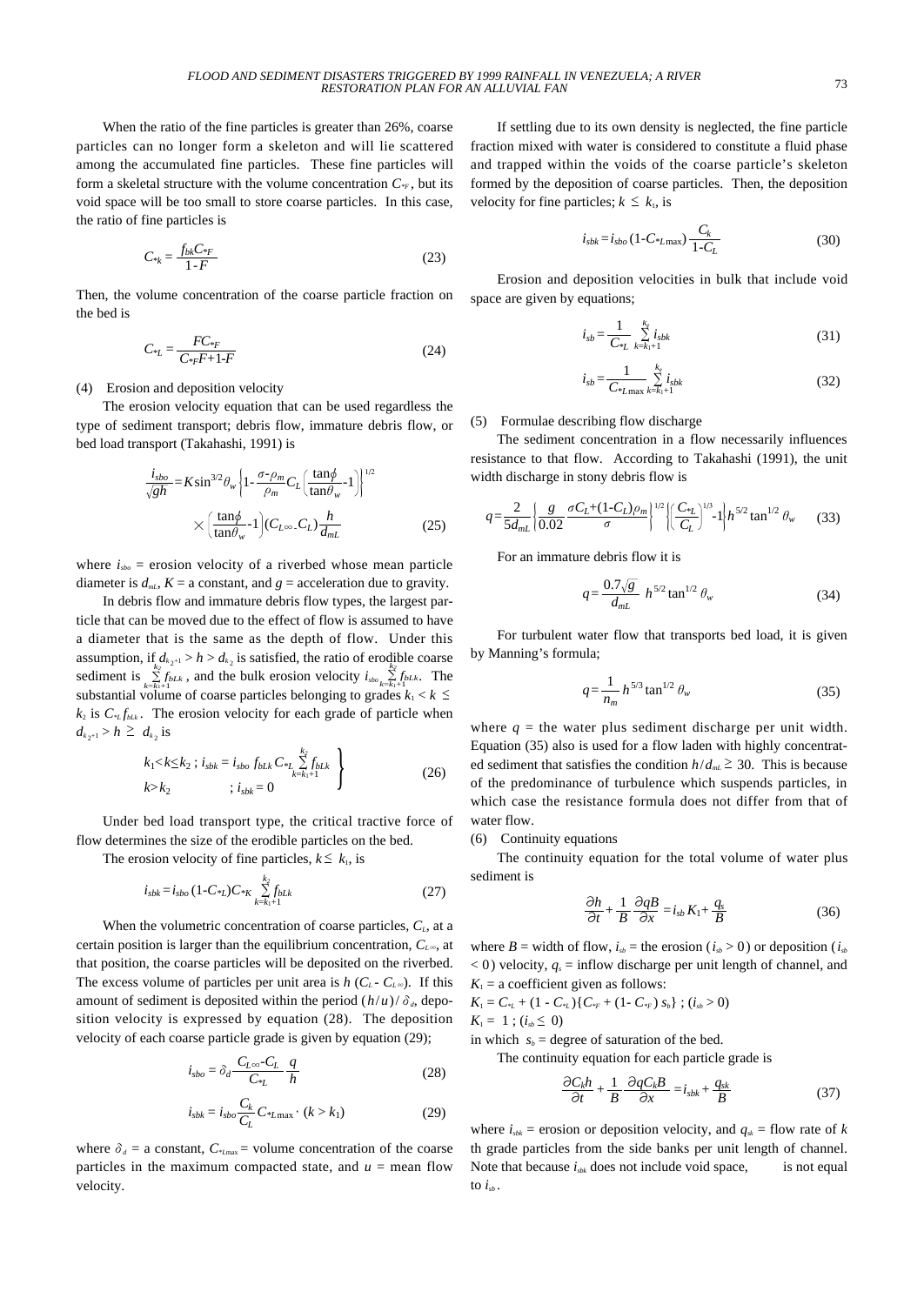Generally, in a river reach in which the canyon between steep side banks is wide, the flow width, *B*, is narrower than the canyon width,  $B_0$ . Even in such a reach, riverbed variation occurs laterally flat along the entire canyon bottom due to the stream channel shifting. Riverbed variation therefore is

$$
\frac{\partial z}{\partial t} + \frac{B}{B_0} i_{sb} = 0 \tag{38}
$$

where  $z =$  riverbed elevation.

(7) Variation of riverbed grain size

*Exchange of particles on the bed with the <i>k*essin a flow is assumed to take place in the surface layer of a bed whose thickness is  $\delta_m$ . Variation in the ratio of grade *k* particles on the surface layer of the bed is

For deposition: 
$$
\frac{\partial f_{bk}}{\partial t} = \frac{B}{B_0} \frac{i_{sb} J_0 f_{0k} - i_{sbk} - i_{sb} (J_0 - J) f_{bk}}{\delta_m J}
$$
 (39)

For erosion: 
$$
\frac{\partial f_{bk}}{\partial t} = \frac{B}{B_0} - \frac{i_{sbk} + i_{sb}C_*f_{bk}}{\delta_m J}
$$
(40)

where  $J =$  solids concentration in the bed's surface layer,  $J_0 = J$  in the lower layer beneath  $\delta_m$ . They are given by the equations

$$
J = C_{*L} + (1 - C_{*L}) C_{*F}
$$
 (41)

$$
J_0 = C_{*L0} + (1 - C_{*L0}) C_{*F0}
$$
 (42)

#### **7.1.2 Application to the Camuri Grande River**

Two comparable scale rivers, the Camuri Grande (23.8km<sup>2</sup>) and Miguelena (19.0km<sup>2</sup>) form the Camuri Grande River basin (Fig. 6). This basin was divided into 525 sub-basins for a flood runoff analysis, and the river channels divided into 1157 sections,



Fig. 6 River channel system and channel widths used in the simulation

 $\Delta x = 100$  m, to calculate the various hydraulic quantities in each section. Canyon width,  $B<sub>0</sub>$ , determined from aerial photographs and our reconnaissance data is distributed as in Fig. 6. Our field survey also found that before the flood the riverbed had stored sediment about 5m thick, whose particle size distribution is shown in Fig. 7. In the calculation, particle size was divided into 15 grades. The fraction smaller than  $100 \mu$  m (10% of the total particles) was considered the fine fraction which constitutes the muddy interstitial water.

The estimated rainfall intensities are given in Fig. 8 (Onda and Shibayama, 2001). Taking into account the amount of antecedent rainfall, the intensities in Fig. 8 are considered entirely effective to runoff.

The spatial grid-size in the calculation was set at  $\Delta x = 100$  m. Time intervals were changed depending on the flow velocity;  $\Delta t =$ =0.1s for velocities of 60cm/s or more,  $\Delta t$  =0.2s for those of 40-60cm/s, Δ*t* =0.4s for 20-40 cm/s, Δ*t* =1s for 10-20cm/s, Δ*t* =2.5s for 5-10cm/s, and  $\Delta t$  =5s for 0-5cm/s.

Values of the other quantities were set;  $C_* = C_{*L} = C_{*F} = C_{*L}$  $C_{*_{Fmax}} = 0.65$ ,  $\sigma = 2.65$  g/cm<sup>3</sup>,  $\rho = 1.0$  g/cm<sup>3</sup>, tan  $\phi = 0.7$ , and  $\delta_m =$ 0.5m. The degree of saturation in the bed and Manning's roughness coefficient were set as  $s_b = 1.0$  and  $n_m = 0.03$  for  $B_0 > 50$  m;  $s_b$  $= 0.8$  and  $n_m = 0.04$  for  $B_0 = 20-40$  m; and  $s_b = 0.8$  and  $n_m = 0.05$  for  $B_0 = 10$  m. The equivalent roughness coefficient on the slope,  $n_e$ , is assumed to be 1.0, and the coefficient in the formulas for the erosion and deposition velocities,  $K$  and  $\delta_d$ , respectively are assumed to be 0.5 and 0.0002. As the downstream boundary condition, the sea surface level 500m off the river mouth was set as constant.

Because the number of landslides was small, the sediment supply from the side banks was neglected, sediment runoff being attributed only to bed erosion.

Figure 9 shows temporal variations in the rates of flow and sediment runoff and in the mean diameters calculated at the con-



Fig. 7 Particle size distribution in the riverbed material



Fig. 8 Estimated hourly rainfall intensity in the Camuri Grande basin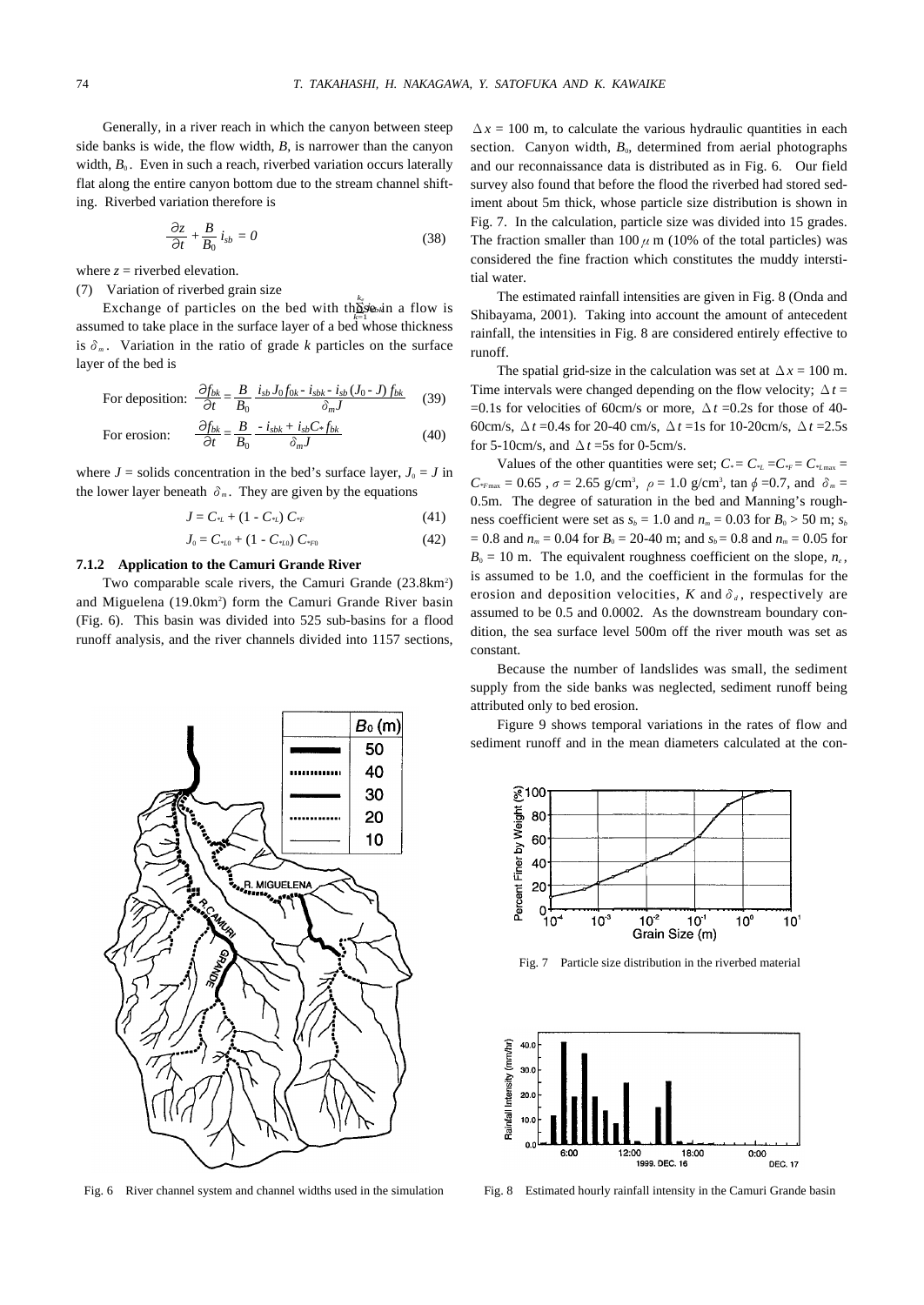fluence of the two rivers. A little before 6:00 a.m. on December 16, a debris flow ran out from the Camuri Grande River. It had a peak discharge of about 700m3 /s and a sediment concentration almost equal to  $C^*$ . A little after that there was a debris flow from the Miguelena River which had a peak discharge of about 200m<sup>3</sup>/s. The durations of these debris flows were less than 30 minutes, and after them flash floods with comparatively thin sediment concentrations occurred for more than 10 hours. Mean particle size in the first debris flow was calculated as larger than 20cm. Although occasionally mean particle size in the after floods was large, generally it was 5 to 10cm, coinciding with the mean particle size of the riverbed.

Calculated longitudinal distributions of riverbed variations and the mean diameter on the surface of the riverbed along the main channel of the Camuri Grande River are given in Fig. 10. In this figure,  $t = 0$  is 3:15 a.m. on 16 Dec. At  $t = 2h$ , severe erosion took place within the upstream river reach, but neither erosion nor deposition occurred in the downstream reach. The characteristic saw-tooth pattern reflects scattered junctions with tributaries at which locations runoff sediment is temporarily stored. At  $t = 4h$ , a rise in the riverbed of about 2m is seen from the river mouth to about 4km upstream. This agrees with our field investigation findings. The tendency for particle mean diameter to become small in the downstream reach also agrees with those findings. The calculated results, however, show that particles with a diameter larger than 1 meter are deposited at the river mouth, and such a large particle deposit actually occur at the fan-top. This discrepancy must be due to the neglect of particle segregation within the flow. That is, particle segregation within a debris flow concentrates the largest boulders at the forefront, which part is deposited at the fan-top.



Fig. 9 Calculated results for hydrographs, sediment graphs and mean particle diameters of the two rivers

The calculated substantial volumes of sediment runoff from both rivers are shown in Fig. 11. The final substantial volume is 850 thousand cubic meters (bulk volume; 1,300 thousand cubic meters). The estimated volume deposited on the fan is 1,618,000m3 , obtained by comparisons of the ground level of the fan before and after the flood. The difference is attributable to various causes; the error included in the estimation that uses ground levels, the premise of calculation that the thickness of the deposit on the riverbed before the flood is 5m, and the effects of landslides being neglected. Because the area of sediment deposition on the fan is about 0.79km<sup>2</sup>, the calculated runoff sediment volume is about 1.6m thick. This value has the feeling of reality as compared with impressions gained on the spot.

## **7.2 Reproduction of sediment flooding on the Camuri Grande fan**

## **7.2.1 Fundamental equations**

For the reproduction of sediment flooding, the fundamental equations are the depth-averaged two-dimensional momentum and continuity equations (Nakagawa and Takahashi, 1997):

$$
\frac{\partial M}{\partial t} + \beta \frac{\partial (uM)}{\partial x} + \beta \frac{\partial (vM)}{\partial y} = \frac{\partial (z+h)}{\partial x} - \frac{\tau_{bx}}{\rho_T}
$$
(43)

$$
\frac{\partial N}{\partial t} + \beta \frac{\partial (uN)}{\partial x} + \beta \frac{\partial (vN)}{\partial y} = \frac{\partial (z+h)}{\partial y} - \frac{\tau_{by}}{\rho_T}
$$
(44)



Fig. 10 Sequential time changes in longitudinal distributions of riverbed variation and in mean diameter



Fig. 11 Substantial sediment volume yields from the two rivers and their totals.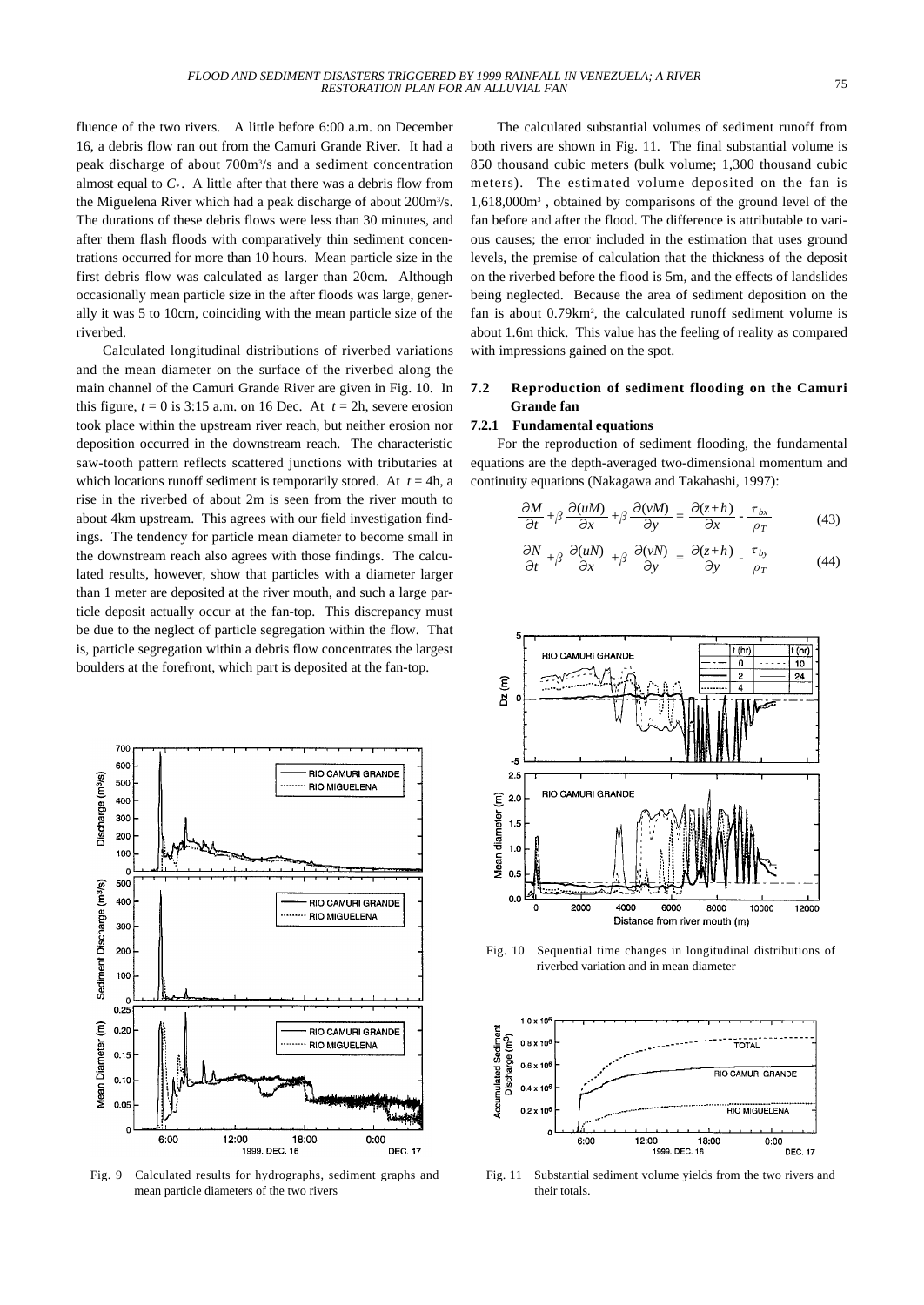$$
\frac{\partial h}{\partial t} + \beta \frac{\partial M}{\partial x} + \frac{\partial N}{\partial y} = i \{ C_* + (1 - C_*) s_b \}
$$
 (45)

The continuity of the coarse particle fraction sustained in the flow by the action of particle encounter is

$$
\frac{\partial (Ch)}{\partial t} + \frac{\partial (CM)}{\partial x} + \frac{\partial (CN)}{\partial y} = \begin{cases} iC_{*L} & (i \ge 0) \\ iC_{*L\text{max}} & (i < 0) \end{cases} \tag{46}
$$

The continuity of the fine particle fraction suspended in the interstitial fluid by turbulence is

$$
\frac{\partial \left\{ (1 - C_L)C_F h \right\}}{\partial t} + \frac{\partial \left\{ (1 - C_L)C_F M \right\}}{\partial x} + \frac{\partial \left\{ (1 - C_L)C_F N \right\}}{\partial y}
$$
\n
$$
= \begin{cases} i(1 - C_{\frac{s_L}{c}})C_{\frac{s_F}{c}} & (i \ge 0) \\ i(1 - C_{\frac{s_L}{c}})C_F & (i < 0) \end{cases} \tag{47}
$$

where  $M = uh$  and  $N = vh$  are the *x* and *y* components of the flow flux, *u* and *v* the *x* and *y* components of the mean velocity,  $\beta$ is the momentum correction coefficient,  $\tau_{bx}$  and  $\tau_{by}$  are the *x* and *y* components of the resistance to flow,  $\rho_T = \sigma C_L + (1 - C_L) \rho_m$ . With reference to equations (33), (34) and (35), the resistance terms are given by the following respective equations for stony debris, immature debris, and turbulent water flows:

$$
\tau_{bx} = \frac{\rho_T}{8} \left( \frac{d_{mL}}{h} \right)^2 \frac{u \sqrt{u^2 + v^2}}{\left\{ C_L + (1 - C_L)\rho_m / \sigma \right\} \left\{ (C_{\ast L \max} / C_L)^{1/3} \cdot 1 \right\}^2} \tag{48}
$$

$$
\tau_{bx} = \frac{\rho_T}{8} \left( \frac{d_{mL}}{h} \right)^2 \frac{\nu \sqrt{u^2 + \nu^2}}{\left\{ C_L + (1 - C_L)\rho_m / \sigma \right\} \left\{ (C_{*L\max} / C_L)^{1/3} - 1 \right\}^2} \tag{49}
$$

$$
\tau_{bx} = \frac{\rho_T}{0.49} \left(\frac{d_{mL}}{h}\right)^2 u \sqrt{u^2 + v^2} \tag{50}
$$

$$
\tau_{by} = \frac{\rho_T}{0.49} \left(\frac{d_{mL}}{h}\right)^2 v \sqrt{u^2 + v^2} \tag{51}
$$

$$
\tau_{bx} = \frac{\rho g n_m^2 u \sqrt{u^2 + v^2}}{h^{1/3}}
$$
 (52)

$$
\tau_{by} = \frac{\rho g n_m^2 v \sqrt{u^2 + v^2}}{h^{1/3}}
$$
\n(53)

Existing criteria for these flows are given by the gradient of the flow surface as discussed earlier.

A conservation equation of particle numbers is needed to account for variation in particle diameter in debris flows.

$$
\frac{\partial}{\partial t} \left( \frac{C_L h}{\xi d_{mL}^3} \right) + \frac{\partial}{\partial x} \left( \frac{C_L M}{\xi d_{mL}^3} \right) + \frac{\partial}{\partial y} \left( \frac{C_L N}{\xi d_{mL}^3} \right) = \frac{i C_{^*L \text{max}}}{\xi d_{mL}^3} \tag{54}
$$

where  $\xi$  = shape factor of sediment particles and  $\xi d_{m}^3$  = volume of a sediment particle.

Erosion and deposition velocities are given by equations (25) and (28), in which instead of  $\theta_w$ , the energy slope  $\theta$  is used; tan $\theta$  $=\sqrt{\tau_{bx}^2+\tau_{by}^2}$  / ( $\rho_T gh$ ).

The equation of change in the bed surface elevation is

$$
\frac{\partial z}{\partial t} + i = 0 \tag{55}
$$

### **7.2.2 Calculation method and the boundary conditions**

The total area of the Camuri Grande fan was divided into arbitrary, unstructured mesh areas reflecting topographical conditions and the arrangement of buildings. For the calculation of the unknown variables in each mesh area (Fig. 12), variables *M*, *N*, *u*, and  $\nu$  were defined on the midpoints of the boundaries of the area, and variables  $h, C_L$ , and  $z_b$  defined on the centroid of the area. The flow flux between the adjacent mesh areas of a particular area was calculated at the time step  $n, n+2, \cdots$  and flow depths in the respective areas were calculated at the time step  $n+1$ ,  $n+3$ , … using discretized fundamental equations; a leap-frog method. Herein, the finite volume expressions of fundamental equations are abbreviated (Takahashi et al., 2001b).

Figure 13 shows the adopted mesh division of 2,736 areas, as well as the thickness distribution of the deposit on the fan obtained by comparison of the two topographic maps (1/1,000), before and after the flood. The upper boundary of the figure is the coastline, the lower most two horn-like projections the inflow points of the Camuri Grande and Migelena rivers. The old river channel in the central part of the figure bends like a bow. A very thick deposit of more than 5m is on the left side of the old channel a little upstream of the river mouth. On the basis of our field observations, this is too thick and should be considered an error in the reading of the aerial photos. A thick cover of woods could cause such an error.

The hydrograph, sediment graph, and temporal variation in the mean particle diameter, obtained by the flood routing described earlier, are given as the input boundary conditions at the inflow points of each river.

A free-dropping type condition is used as the outflow boundary condition at the river mouth and at the shoreline;

$$
M \text{ or } N = (2/3)^{3/2} h \sqrt{gh}
$$
 (56)

The constant time interval,  $\Delta t = 0.2$ s was used for the entire calculation period of 25 hours; 3:15 a.m., Dec. 16 to 4:15 a.m., Dec. 17. The numerical quantities in the calculation were tan $\phi$  = 0.7,  $\sigma = 2.65$  g/cm<sup>3</sup>,  $C_{\text{pL}} = 0.65$ ,  $\xi = 1.0$ ,  $\rho = 1.0$  g/cm<sup>3</sup>,  $n_m = 0.03$ , and  $\delta_d = 0.001$ .

#### **7.2.3 Calculation results and discussion**

Figure 14 shows the final calculation results for the deposit thickness distribution. In comparison to Fig. 13, the calculation



Fig. 12 Arrangement of variables on a mesh area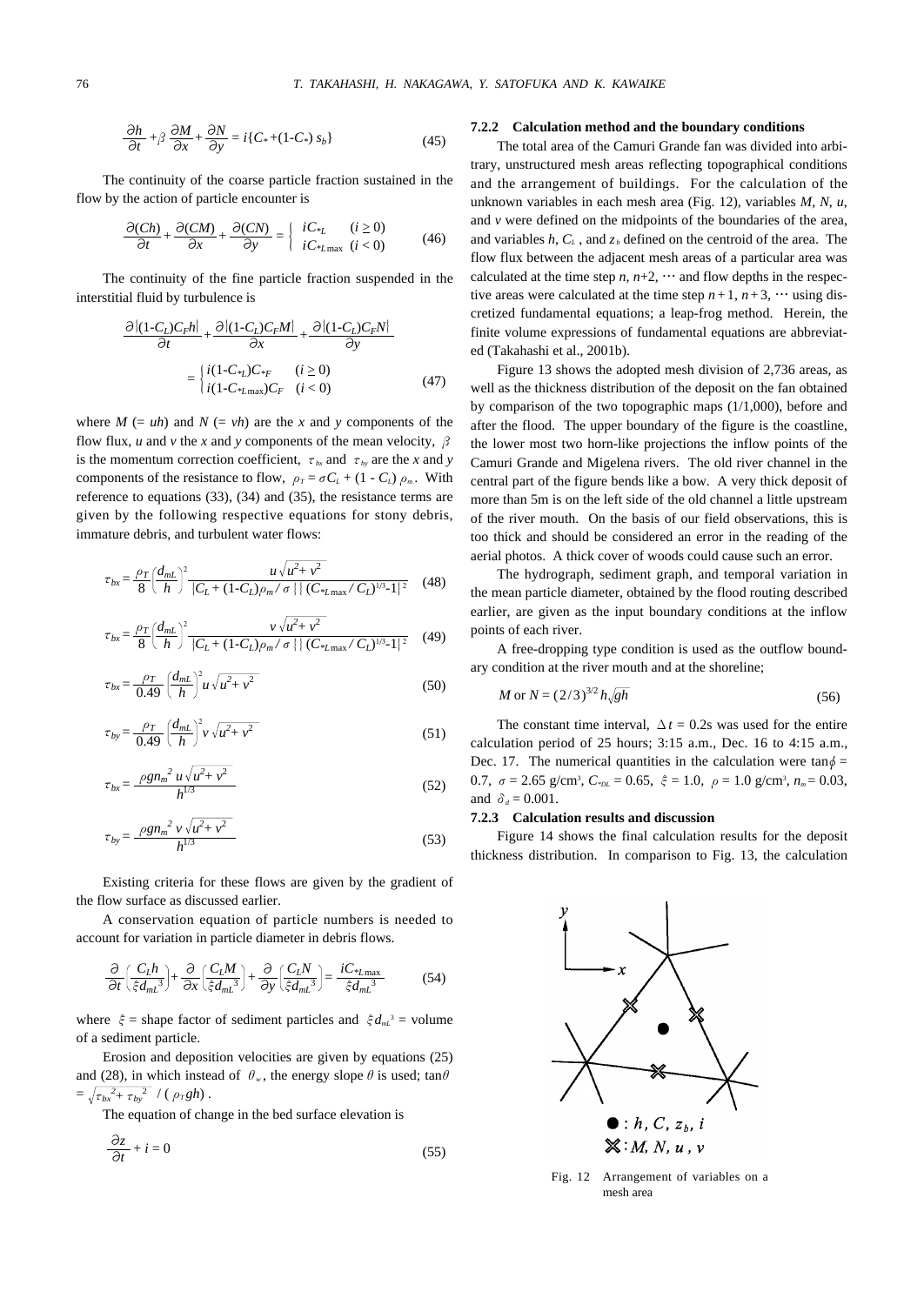results tend to concentrate the flow in a narrower area along the old river channel and the overflow from that channel begins further upstream than it actually did. Flow and deposition along the mountain's foot adjacent to the western boundary of the fan and the flooding and deposition situations along the outer bank at channel bends, however, are well reproduced by the calculations. A conspicuous discrepancy is present in the northeast part of the fan. In the calculations, no sediment was deposited here, whereas in reality (Fig. 13) the deposit was thick. This discrepancy was not because of defective calculation, the actual deposition was due to sediment runoff from the basin that emerges from the mountain adjacent to this area.

## **7.3 Examination of the effectiveness of sabo dams and river improvement**

There are various plans for coping with possible future debris flow hazards. The effectiveness of these plans can be assessed by



Fig. 13 Arrangement of mesh areas and distribution of the deposit thicknesses obtained from differences in elevation on maps before and after the flood



Fig. 14 Calculated results for the final stage

the numerical simulation method discussed earlier. One particular plan, the combination of sabo dams and channel works is considered. The conceptual arrangement is shown in Fig. 15.

#### **7.3.1 Effectiveness of sabo dams**

(1) Method for taking into account in calculation the effect of a sabo dam

The method used to calculate the hydrograph, sediment graph, and particle composition at the fan-top is one-dimensional routing, described in **7.1**. The sabo dam is set at the calculation point of flow discharge per unit width,  $q(i)$  (Fig. 16). Elevation of the dam crown, *z*1, is set equal to the sum of the mean bed elevation, {*z* (*i* -  $1) + z(i)$  / 2, and the dam's height. The flow surface gradient,  $\theta_e$ , and effective flow depth, *h*', are substituted into equations (33), (34) or (35) to calculate  $q(i)$ ;

$$
\theta_e = \tan^{-1}\left\{\frac{\left[z(i) + h(i) - z1\right]}{(\Delta x/2)}\right\} \tag{57}
$$

$$
h' = \begin{cases} h(i) + z(i) - z1 \, ; \, h(i) + z(i) - z1 > 0 \\ 0 & ; \, h(i) + z(i) - z1 \le 0 \\ h(i) & ; \qquad z(i) > z1 \end{cases} \tag{58}
$$

The notations in these equations appear in Fig. 16.

The gradient,  $\theta_e$ <sup>'</sup>, needed to calculate the equilibrium sediment



Fig. 15 Location of sabo dams and plan view of the channel works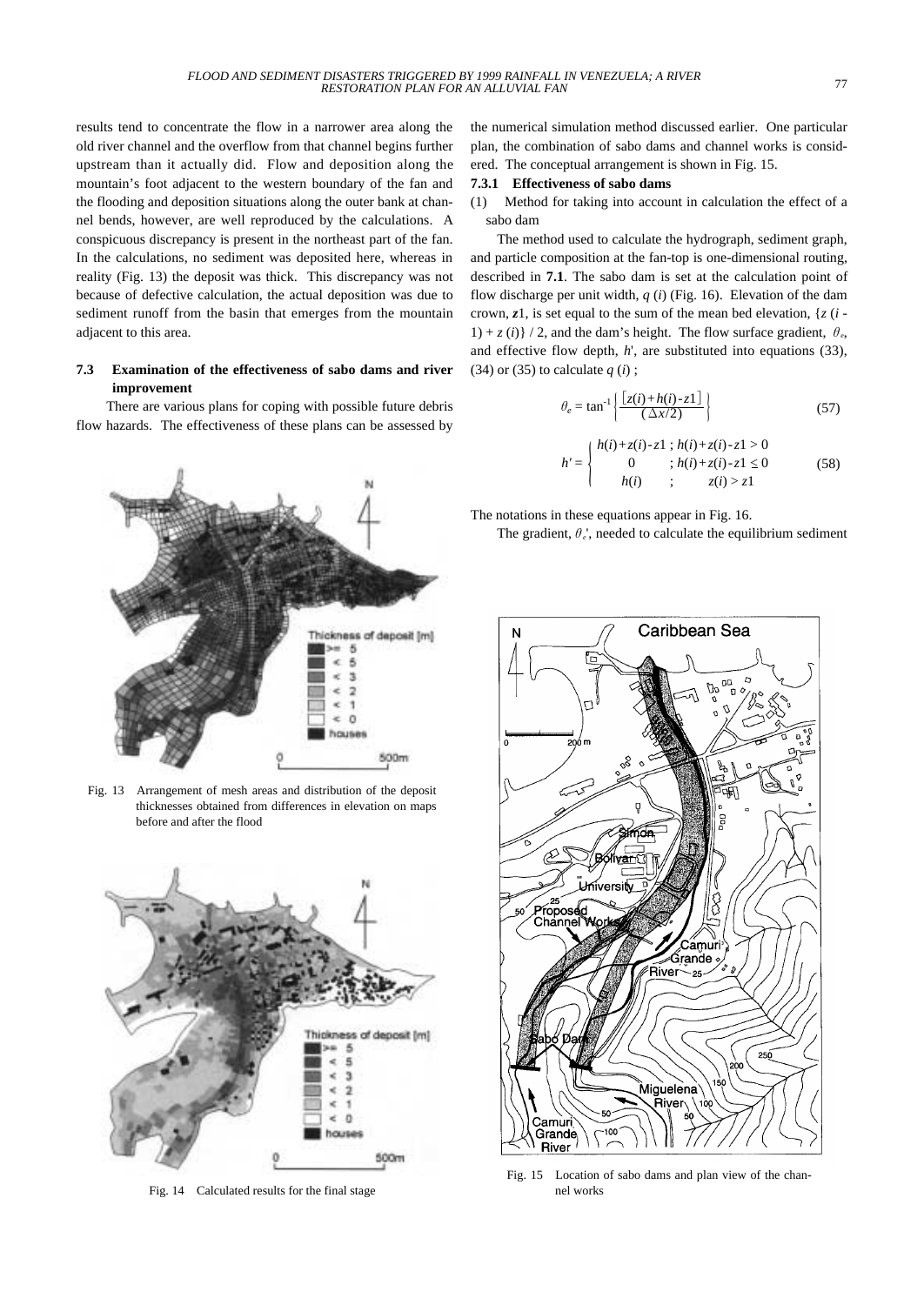concentration, *CL*∞, is evaluated by

$$
\theta_e = \tan^{-1} \left\{ \frac{\left[ z(i) - z1 \right]}{\left( \Delta x/2 \right)} \right\} \tag{59}
$$

When  $\theta_e$ ' is less than zero, the equilibrium concentration is set at zero.

(2) Calculation conditions and results

Three cases were examined. In case 1, no dam is set in the Camuri Grande or Miguelena rivers. In case 2, both rivers have 10m high sabo dams, one per river. In case 3, the Camuri Grande has a 20m high sabo dam, and the Miguelena a 10m high one.

In cases 1 and 2, canyon width is assumed to be 100m in the reaches 300m immediately upstream of each dam, whereas in case



Fig. 16 Definition of the gradient used in calculating the discharge over the dam



Fig. 17 Calculated hydrograph, sediment graph and mean diameter of the overflows of sabo dams on the two rivers

3 the 400m reach just upstream of the 20m high sabo dam in the Camuri Grande River is assumed to be 100m wide. The flow width in these reaches is assumed to be equal to the canyon width.

The same rainfall as in the reproduction of phenomena described in **7.1** is given.

The calculated flow hydrograph, sediment graph, and mean diameter of the runoff sediment at the dam sites are shown in Fig. 17 for case 3. A comparison of Fig. 17 with Fig. 9, which gives the results for case 1, shows that a sabo dam can cut off the sharp, large peak of the debris flow front. The peak flow rate in the Camuri Grande River without the sabo dam (case 1) is about 700m3 /s, whereas with construction of a 20m high sabo dam it is decreased to about 300m<sup>3</sup>/s, and the debris flow front that comes out at about 6:00 a.m. is completely trapped by the dam. For case 2, although the peak discharge is decreased to about  $550 \text{ m}^3/\text{s}$  the debris flow front can not be completely cut off.

The peak sediment discharge of the debris flow front with no dam in the Camuri Grande River is about 450 m<sup>3</sup>/s. Because the debris flow front is completely cut off in case 3, the peak sediment discharge is markedly decreased, to about 40 m<sup>3</sup>/s.

Table 1 shows the effects of sabo dams in terms of sediment volume yields on the fan area.

# **7.3.2 Effectiveness of the combination of sabo dams and channel works**

Although sabo dams are very effective for reducing the peak flow discharge as well as peak sediment discharge, sediment vol-

Table 1. Effectiveness of sediment control by sabo dams

| <b>CASE</b>   | CASE-1                                      | CASE-2                    |                               | CASE-3                    |                 |
|---------------|---------------------------------------------|---------------------------|-------------------------------|---------------------------|-----------------|
| <b>RIVER</b>  | $V_{out}$ <sup>*</sup><br>(m <sup>3</sup> ) | Vout<br>(m <sup>3</sup> ) | Vout-cut <sup>**</sup><br>(%) | Vout<br>(m <sup>3</sup> ) | Vout-cut<br>(%) |
| Camuri Grande | 912.000                                     | 686,000                   | 24.8                          | 317,000                   | 65.2            |
| Miguelena     | 397,000                                     | 223,000                   | 43.8                          | 223,000                   | 43.8            |
| Total         | 1,309,000                                   | 909,000                   | 30.6                          | 540,000                   | 58.7            |

\*Vout: sediment volume outflow from the Sabo dam

\*\* Vout-cut = (Vout (case-1) - Vout ) / Vout (case-1) x100



Fig. 18 Channel cross-sections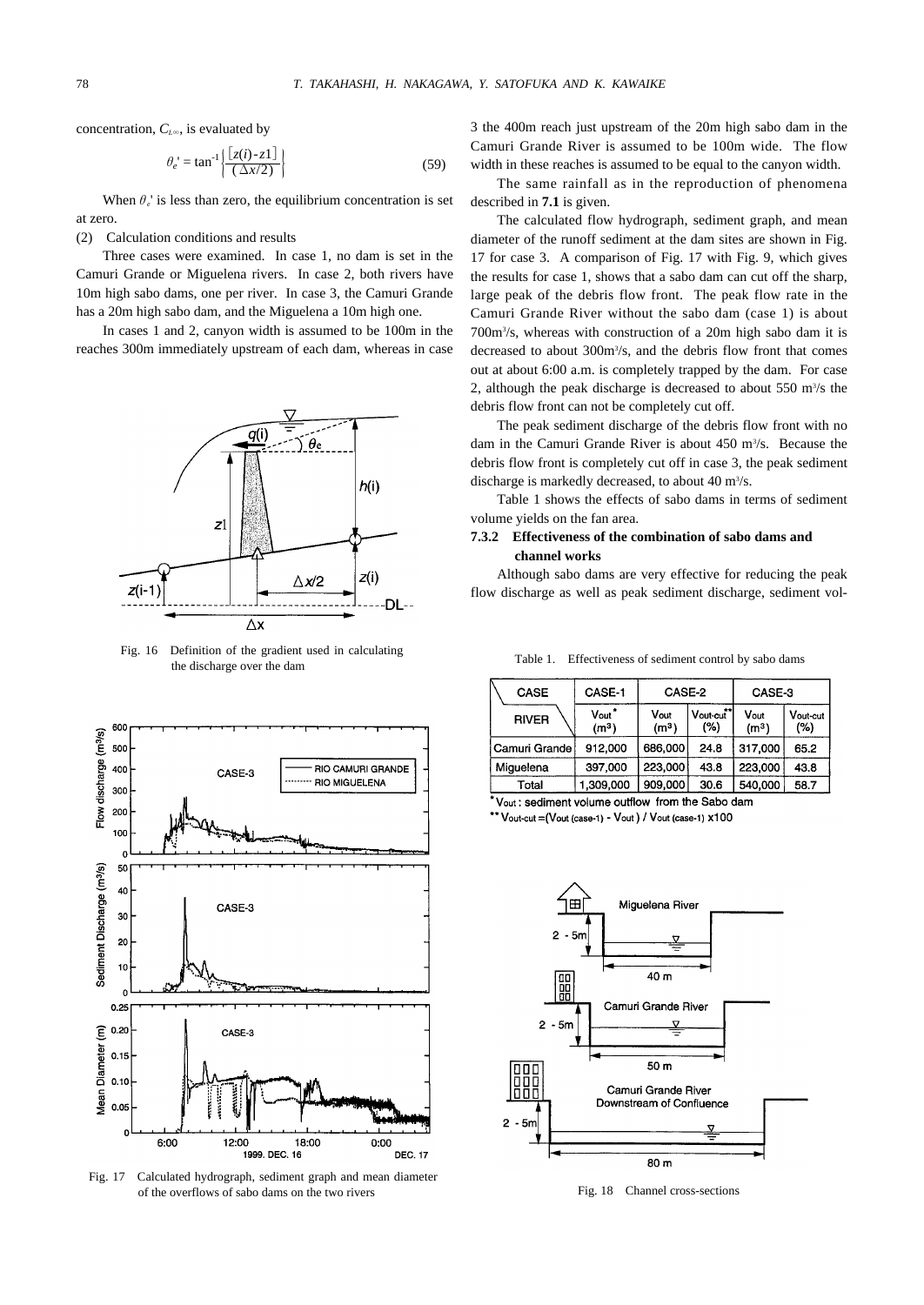umes flowing out of the dams are still large. Unless larger dams are built, countermeasures such as channel works must be introduced to prevent sediment flooding.

The combination of sabo dams and channel works therefore was considered. The plan view of the channel works is shown in Fig. 15. Cross-sections of the channels in the Miguelena and Camuri Grande rivers and of the Camuri Grande River downstream of the confluence are shown in Fig. 18. Longitudinal profiles of the channel bed elevations are given in Fig. 19. The unstructured mesh for the calculation of flooding and deposition on the fan, as well as inside the channel, was altered from that in the previous section to fit the new channel alignment.

Five different combinations were examined (Table 2). In case 1 there is no sabo dam but channel works 2m deep exist. Case 4 has the combination of 20m high and 10m high sabo dams in the respective rivers, and channel works 3m deep. Referring to cases 1 and 4, the conditions for other cases are clear in Table 2.

The inflow boundary conditions are those for cases 1 to 3 in the previous section that correspond to the respective dam conditions.

An imaginary sea basin is provided as the outflow boundary condition near the river mouth. Sedimentation due to the settling of particles is considered when the settling velocity of each particle diameter becomes larger than the local shear velocity in the basin.

Figure 20 shows the deposition area pattern and the deposit thickness distributions in the cases at the final stage  $(t = 25 \text{ h})$ . The sediment deposit area and thickness of the deposit are much greater in case 1, in which no sabo dam exists and the depth of channel is shallow (2m). Because the channel can not store the total sediment volume of 1,309,000 m<sup>3</sup>, the materials of both rivers, water and sediment, overflow the channel, and there are some places in the channel where the thickness of the deposit is



Fig. 19 Longitudinal channel work profiles

| CASE NO.<br><b>SABO WORKS</b>  |                              |           |                 |      | CASE-1 CASE-2 CASE-3 CASE-4 CASE-5 |      |
|--------------------------------|------------------------------|-----------|-----------------|------|------------------------------------|------|
| SABO DAM CAMURI<br>(HEIGHT)    |                              | <b>NO</b> | 10 <sub>m</sub> | 20 m | 20 <sub>m</sub>                    | 20 m |
|                                | <b>MIGUELENA</b>             | NO.       | 10 <sub>m</sub> | 10 m | 10 <sub>m</sub>                    | 10 m |
| <b>CHANNEL</b><br><b>WORKS</b> | <b>BANK</b><br><b>HEIGHT</b> | 2m        | 2m              | 2m   | 3m                                 | 5m   |

more than 5m. This suggests that, if the scale of a flood is comparable to that in 1999, even were very wide channel works constructed, flooding and deposition of sediment would be inevitable without an appropriate scale of sabo dams.

In case 2, the calculated sediment deposit area is very similar to that in case 1, but the thickness of the deposit in the channel is less. In case 3, the sediment deposit area is decreased and the thickness of deposit as well. As a deposit area remains on the fan, the channel works need to be deepened. As a method to deepen the channel, dredging would not be effective because of the limitation of downstream elevation imposed by the sea. The ground elevations of the mesh areas adjacent to the channel, raised as embankment, therefore were evaluated.

For a minimum channel depth of 3m (case 4), the sediment deposit area and thickness of the deposit are very similar to case 3. A wide deposit area exists downstream of the channel, because sedimentation near the river mouth is affected by the sea level.

In case 5, little flooding or sediment deposition occur on the fan area. At the few places flooding does occur, local protection by raising the embankment would be most suitable.

### **8. CONCLUSIONS**

The 1999 Venezuelan sediment disaster was caused neither by the unprecedented severity of the rainfall nor the unexampled volume of sediment runoff in history. Comparable natural phenomena have been recorded in Japan; for example, the Great Hanshin Flood of 1938. The resulting Venezuelan disaster, however, is one of the most disastrous events on record in view of the number of casualties.

The natural and social factors that resulted in such numerous casualties were analyzed. Poor natural conditions, deeply weathered geological formations and very steep topography, are combined with the chance to earn money in the central part of the state of Vargas. Because of these conditions, numerous low-income people live illegally in very hazardous areas in which even slightly adverse conditions can cause disasters.

Japanese experiences suggest that intensive sabo works can remarkably reduce the chance of disaster. We consider that similar sabo works, a combination of sabo dams and channel works, would be effective for mitigating disasters on the Camuri Grande fan area.

We propose a numerical simulation method that reproduces the hazards on that fan area that uses only the rainfall, topography, and existing sediment conditions in the river reaches as a tool to assess the effectiveness of these sabo plans. This method was validated by a comparison of the calculated results and actual observations.

Possible sabo plans were assessed by this simulation method, and an appropriate plan was proposed.

#### **ACKNOWLEDGMENTS**

This work was supported by a Grant-in-Aid of Scientific Research, No.11800020, from the Japanese Ministry of Education, Science, Sports and Culture. The field work was done by T. Takahashi, H. Nakagawa, M. Chigira, Y. Onda, N. Maki, J. Aguirre-Pe and E. Jauregui.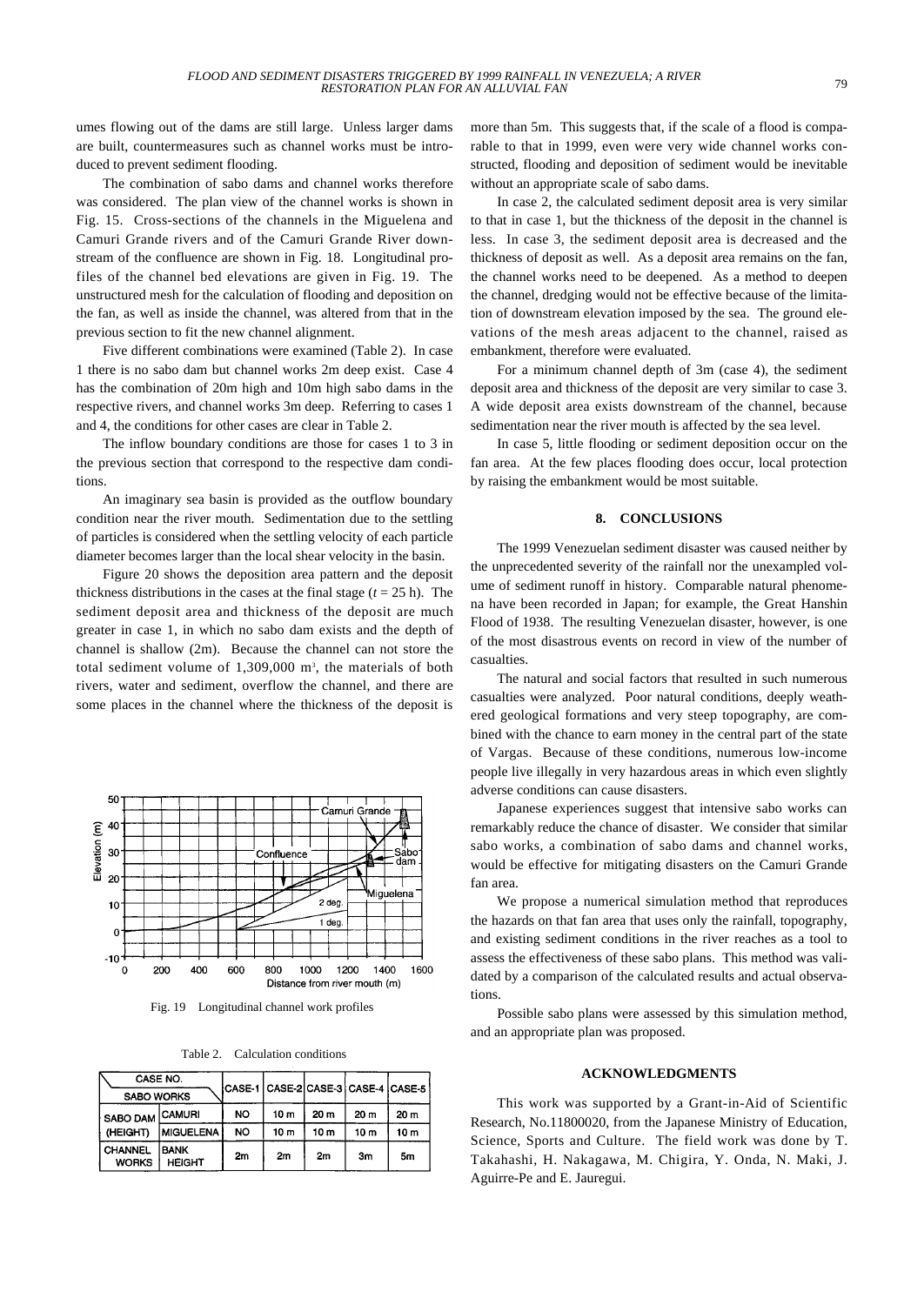

**(CASE-3)**

Fig. 20 Calculated results for particular cases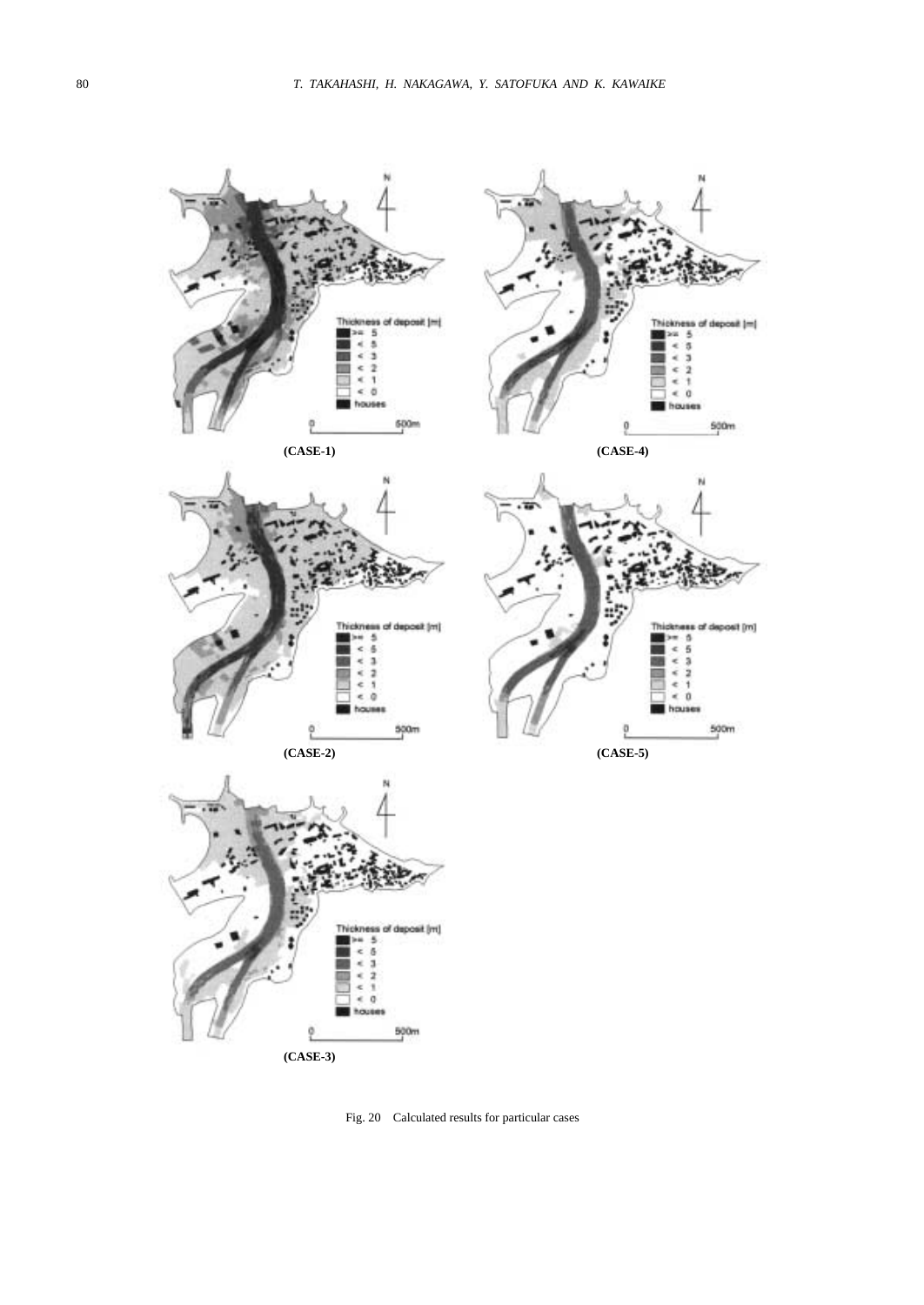Special thanks are owed to I. Okano, a JICA expert attached to the Venezuelan Ministry of Environment and Natural Resources, for the arrangement of the necessities for doing the field work and for the preparation of various data. Sincere thanks are given to A. Carrillo of the Ministry of Environment and Natural Resources, Venezuela for his active cooperation and leadership in the field work.

R. Leonett, Vice-Minister and B. Norys, Advisor of the Ministry of Environment and Natural Resources, Venezuela made our investigation possible, and the Japanese Embassy in Caracas provided the conveniences for the field survey.

## **NOMENCLATURE**

- *B* : stream channel width
- $B_0$  : canyon width
- $C_k$  : volumetric concentration of grade  $k$  particles in the total volume of water and sediment
- $C_F$ : volumetric concentration of the fine particle fraction in the interstitial fluid
- *CL* : volumetric concentration of coarse particles in the flow
- *C*<sub>*L∞*</sub> : equilibrium coarse particle concentration in the flow
- *C*\* : volumetric particle concentration in the static bed
- $C_{*F}$  : volumetric concentration of all the fine particles when the bed is composed only of the fine particles
- $C_{*F}$  :  $C_{*F}$  in the lower bed layer
- $C^*$  : volumetric concentration of grade *k* particles in the bed
- $C_{\alpha}$  : volumetric concentration of all the coarse particles when the bed is composed only of coarse particles
- *C*\**L* max : volumetric concentration of the coarse particles in the maximum compacted state
- $C_{*L0}$  :  $C_{*L}$  in the lower bed layer
- *dk* : diameter of grade *k* particle
- *d<sub>mL</sub>* : mean diameter of coarse particles in the flow
- *dmL*' : mean diameter of movable coarse particles on the riverbed
- $f_{bk}$  : volume ratio of grade  $k$  particles to all particles existing on the bed
- $f_{bLk}$  : volume ratio of grade  $k$  particles to all coarse particles existing on the bed
- *F* : volume ratio of the coarse particle fraction to all particles on the bed
- *g* : acceleration due to gravity
- *h* : flow depth
- *h*' : effective flow depth
- $i_{sb}$  : bed erosion or deposition velocities in bulk
- *isbk* : erosion or deposition velocities of grade *k* particles on the bed
- *isbo* : erosion or deposition velocities on a riverbed comprised of particles with the mean diameter *dmL*
- *J* : solids concentration on the surface layer of the bed
- $J_0$  : *J* in the lower bed layer beneath  $\delta_m$
- *k* : grade of particle diameter
- $k_1$  : largest diameter grade of fine particles
- *ke* : largest diameter grade of coarse particles
- *K* : a numerical coefficient
- *M* : *x* component of the flow flux
- *n<sub>e</sub>* : equivalent roughness coefficient of the slope
- *n<sub>m</sub>* : Manning's roughness coefficient of the riverbed
- *N* : *y* component of the flow flux
- *q* : water or debris flow discharge per unit width of the river channel
- *qs* : water flow discharge per unit width on the slope
- *qsk* : inflow rate of grade *k* particles from side banks per unit length of channel
- *re* : intensity of effective rainfall
- $s<sub>b</sub>$  : degree of bed saturation
- *t* : time
- *u* : flow velocity
- $u_{**}$  : critical friction velocity of grade *k* particles
- *u*\**cmL* : critical friction velocity of a particle whose diameter is *dmL*
- *v* : *y* component of the flow velocity
- *V<sub>F</sub>* : total volume of fine particles on the bed
- $V_k$  : total volume of grade  $k$  particles on the bed
- *V<sub>L</sub>* : total volume of large particles on the bed
- *x* : longitudinal distance
- *y* : lateral distance
- *z* : riverbed elevation
- *z*1 : elevation of dam crown
- $\alpha_k$  : a coefficient defined by eq.(2)
- α*<sup>o</sup>* : a coefficient defined by eq.(14)
- $\beta$  : momentum correction factor
- δ*<sup>d</sup>* : a numerical constant
- δ*<sup>m</sup>* : thickness of the particle exchange layer
- ξ : shape factor of sediment particle
- $\theta$  : energy slope
- $\theta$ <sub>s</sub> : slope gradient
- $\theta_w$  : water surface gradient
- $\rho$  : density of water
- ρ*<sup>m</sup>* : apparent density of the interstitial fluid
- $\rho_T$  : apparent density of the flowing materi
- $\sigma$  : density of particles
- τ*bx* : *x* component of resistance to flow
- τ*by* : *y* component of resistance to flow
- $\tau$  : non-dimensional shear stress
- τ\**<sup>c</sup>* : non-dimensional critical shear stress
- $\phi$  : internal friction angle

## **REFERENCES**

- Chigira, M., 2001. 1999 landslide disasters in Venezuela. In: Flood and Sediment Disasters Caused by the 1999 Heavy Rainfall in Venezuela, Research Report on Natural Disasters, DPRI, Kyoto University, Kyoto, 7-14.
- Maki, N., 2001. Damage and disaster response on the 1999 flood and sediment disasters in Venezuela. In: Flood and Sediment Disasters Caused by the 1999 Heavy Rainfall in Venezuela, Research Report on Natural Disasters, DPRI, Kyoto University, Kyoto, 77-96.
- Mizuyama, T., 1985. Concept of debris flow. In: Prediction and Countermeasures for Sediment Disasters, Japanese Society of Soil Mechanics and Foundation Engineering, Tokyo, 249-256 (in Japanese).
- Nakagawa, H. and Takahashi, T., 1997. Estimation of a debris flow hydrograph and hazard area. Proc. 1st International Conference on Debris